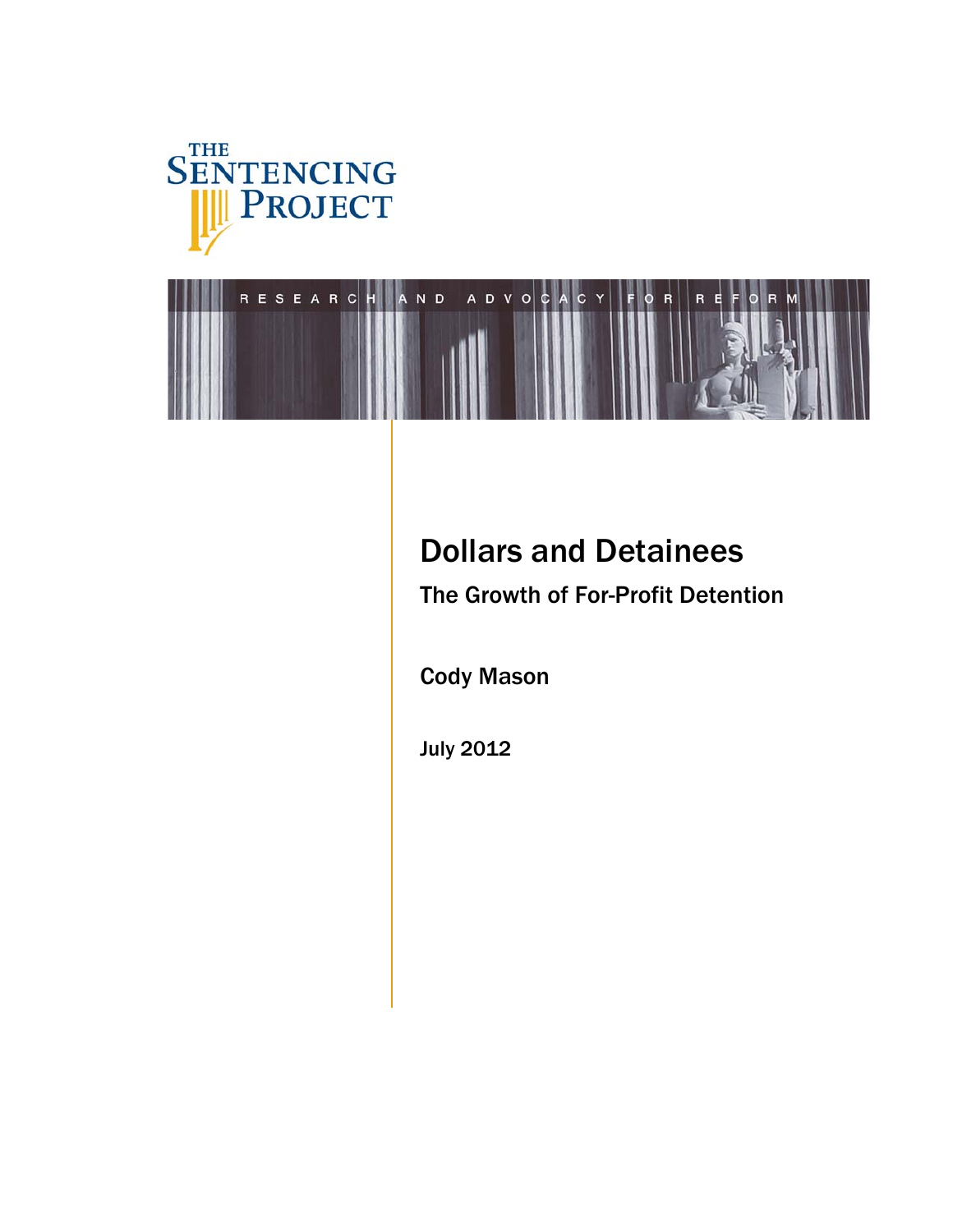

For further information:

The Sentencing Project 1705 DeSales St., NW 8th Floor Washington, D.C. 20036 (202) 628-0871 [www.sentencingproject.org](http://www.sentencingproject.org/)  This report was written by Cody Mason, program associate at The Sentencing Project.

The Sentencing Project is a national non-profit organization engaged in research and advocacy on criminal justice issues.

The work of The Sentencing Project is supported by many individual donors and contributions from the following:

Morton K. and Jane Blaustein Foundation

Ford Foundation

Bernard F. and Alva B. Gimbel Foundation

General Board of Global Ministries of the United Methodist Church

JK Irwin Foundation

Open Society Foundations

Public Welfare Foundation

David Rockefeller Fund

Elizabeth B. and Arthur E. Roswell Foundation

Tikva Grassroots Empowerment Fund of Tides Foundation

Wallace Global Fund

Working Assets/CREDO

Copyright @ 2012 by The Sentencing Project. Reproduction of this document in full or in part, and in print or electronic format, only by permission of The Sentencing Project.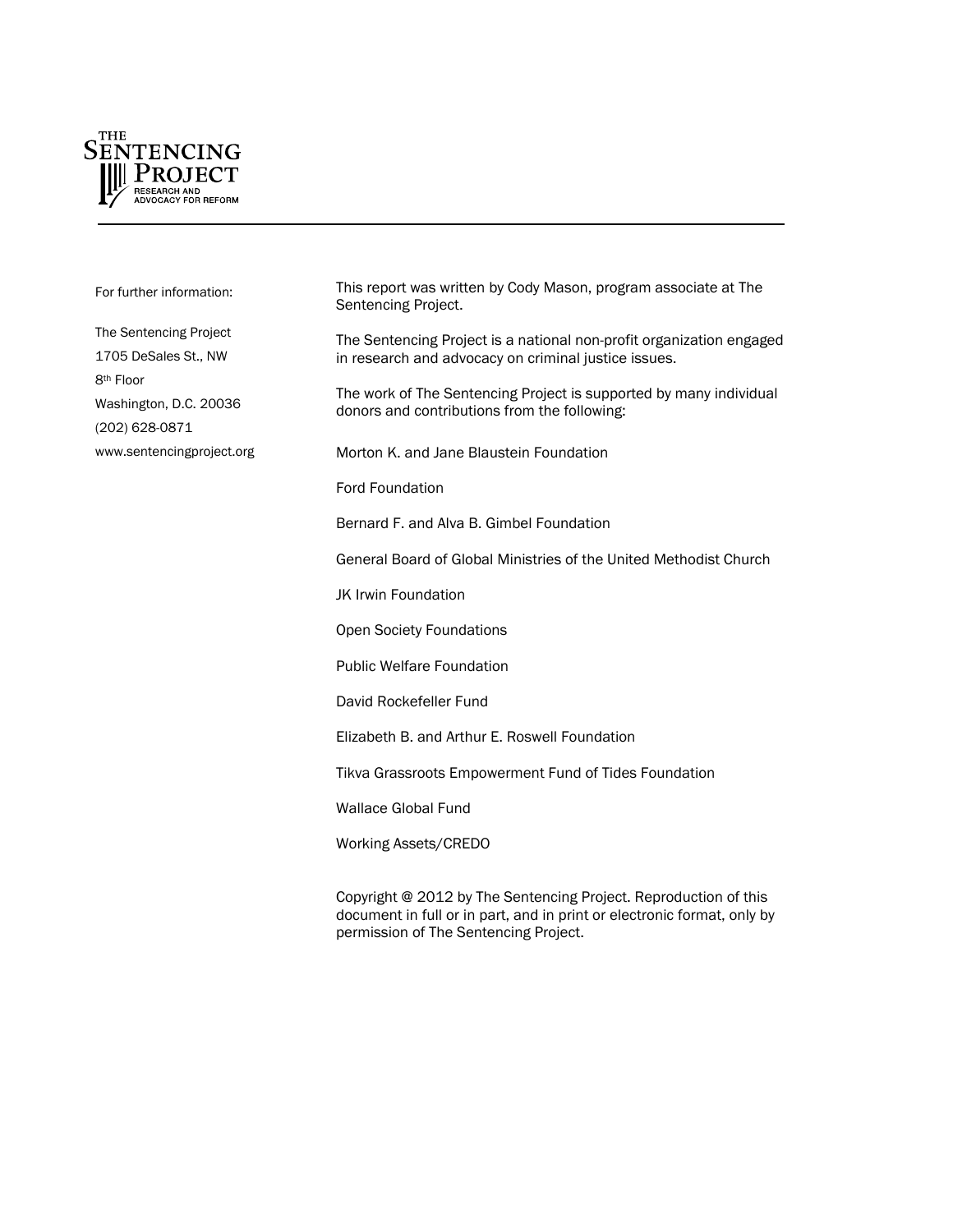he War on Drugs and harsh sentencing laws led to explosive growth in state and federal prison populations in the 1980s. The massive rise in prisoners overwhelmed government budgets and resources, and created opportunities for private prison companies to flourish. In 2010, one in every 13 prisoners in the U.S. was held by for-profit companies,<sup>[1](#page-18-0)</sup> despite evidence that private prisons often provide inadequate levels of service and are no more cost-effective than publicly-run facilities. In addition, private prisons operate on a business model that emphasizes profits over the public good, and benefit from policies that maintain America's high incarceration rate.<sup>[2](#page-18-1)</sup> T

Nonetheless, these companies could count on predictable growth in the number of state and federal prisoners until 2008, when budget crises and policy changes led some states to reduce their prison populations and private prison contracts. The resulting losses for private prison companies were more than offset by expansion of their management of federal detainees under the jurisdiction of Immigration and Customs Enforcement (ICE) and the U.S. Marshals Service. Between 2008 and 2010, the number of privately-held inmates decreased by 1,281,<sup>[3](#page-18-2)</sup> while the number of privately-held detainees increased by 3,327.<sup>[4](#page-18-3)</sup> This growth was part of a larger trend that saw the total private detainee population increase by 259 percent between 2002 and 2010; a change largely due to stepped up efforts to find, incarcerate, and deport people who violate immigration laws. There are indications that federal detention will remain a major market for private companies.

There are two key concerns about the expansion of private federal detention that need to be addressed. First, many of the problems associated with private corrections appear equally valid in the area of private detention. These include unsubstantiated claims of cost savings, problems with oversight, and high staff turnover. Second, there are considerable concerns regarding transparency in the use of private detention. The way federal agencies report data on privately-held detainees, along with the complex contractual arrangements and tiered layers of bureaucracy that result from privatization, make it difficult to ascertain the full scope of detention privatization at any given time. Without such transparency, policymakers and citizens are inherently limited in their ability to assess the full effects of privatization.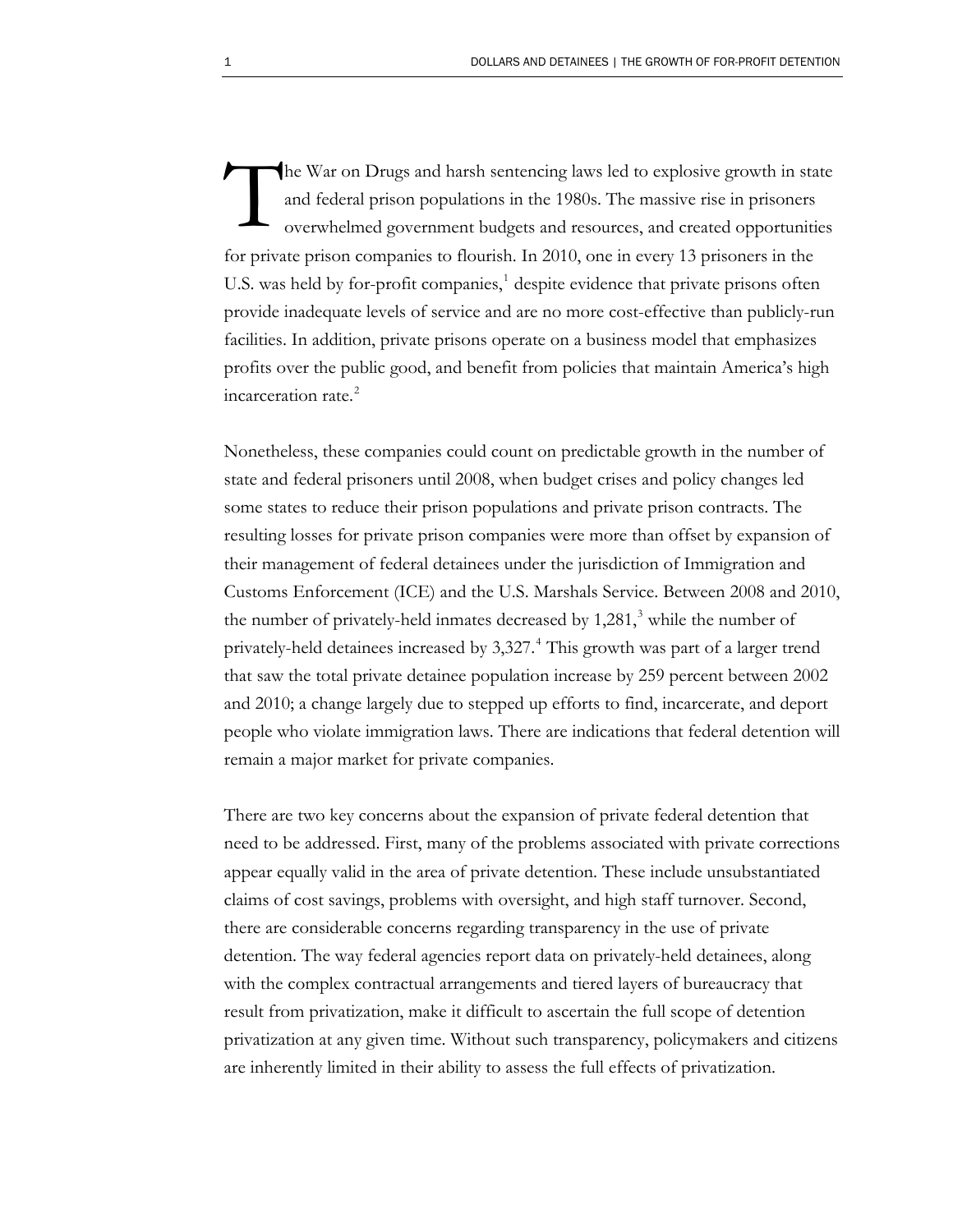### FEDERAL DETAINEES

Federal detainees fall under the jurisdiction of Immigration and Customs Enforcement (ICE) and the U.S. Marshals Service (USMS). These detainees differ from prisoners in that they are generally waiting to have their case decided in court, rather than serving time because they were convicted of a crime.

#### Immigration and Customs Enforcement

U.S. Immigration and Customs Enforcement (ICE) was created following the terror attacks of September  $11<sup>th</sup>$  to replace the U.S. Customs Service and the Immigration and Naturalization Service.<sup>[5](#page-18-4)</sup> It is the main investigative arm of the Department of Homeland Security. ICE detainees include individuals who: (1) violate administrative laws by being in the U.S. without proper documentation; (2) overstay their visas; (3) are charged or convicted of crimes that subject them to deportation; (4) were previously deported or ordered to leave the country, but have returned/remained in the U.S.; and  $(5)$  are refugees seeking political asylum. $\degree$ 

Responsibility for apprehending, arresting, and removing undocumented immigrants lies with ICE's Enforcement and Removal Operations (ERO).<sup>[7](#page-18-6)</sup> ERO's stated priority is removing people immigrating to the U.S. who have been convicted of crimes, pose a threat to national security, are fugitives, and entered the U.S. illegally.<sup>[8](#page-18-7)</sup> [In addition to holding immigrant adults, ICE also detains families, asylum seekers,](#page-18-7) [and other vulnerable immigrant g](#page-18-7)roups.<sup>9</sup>

In 2010, 44 percent of immigrants deported from the U.S. were "convicted criminal aliens." The most common crimes these individuals committed were drug offenses (25 percent), immigration crimes (19 percent), and criminal traffic offenses (18 percent). $^{10}$  $^{10}$  $^{10}$ 

#### U.S. Marshals Service

The history of the U.S. Marshals Service (USMS) traces back to 1789 when it was established to support the federal courts. The agency's responsibilities have varied since its creation, and have included capturing fugitive slaves, conducting the national census, and swapping spies with the Soviet Union.<sup>[11](#page-18-9)</sup> Today, USMS' role includes apprehending fugitives and housing and transporting all federal detainees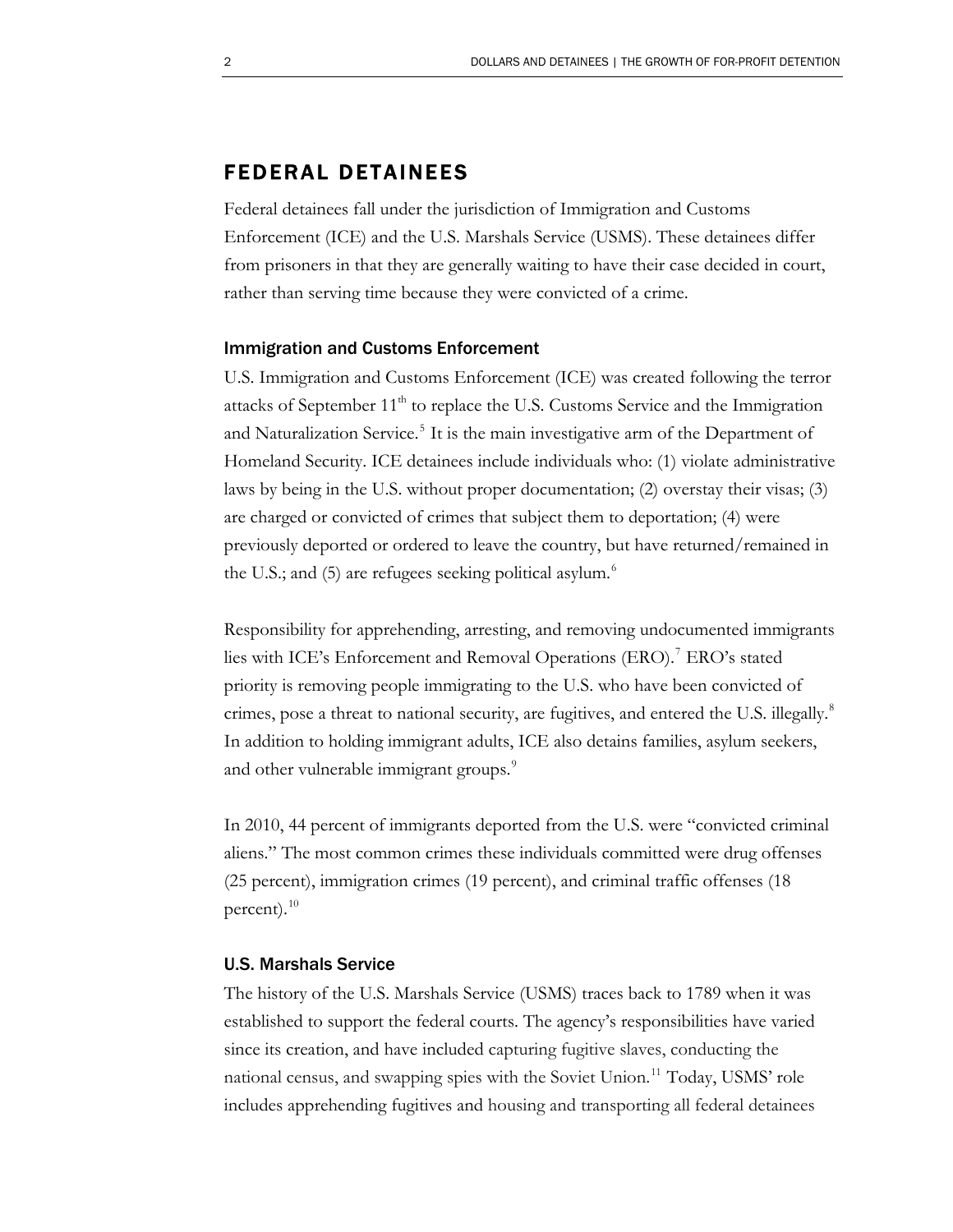from the time they enter federal custody until they are either acquitted or convicted and delivered to a federal prison facility.<sup>[12](#page-18-10)</sup>

Over the course of 2011, USMS held a total of 209,526 individuals. Only two percent of those detainees were booked for violent crimes, while the plurality (40 percent) was detained for immigration offenses,<sup>[13](#page-18-11)</sup> including unlawful entry, failure to follow a deportation order, and reentry after deportation.<sup>[14](#page-18-12)</sup> In 2009, more than 10 percent of those charged with federal crimes were ultimately not convicted in court.[15](#page-18-13) On average, detainees were held for 110 days, with those in custody for a drug or weapon offense being detained the longest (227 days, on average).<sup>16</sup>

### USMS and Immigrant Detention

The U.S. Marshals Service has been playing an increasing role in detaining people attempting to enter the U.S. in violation of immigration laws since the 1990s. In 1994, USMS booked 8,604 individuals on immigration charges. By 2011 that number was 84,313, representing an 880 percent increase compared to a 39 percent increase for all other offenses.<sup>[17](#page-18-14)</sup>

Since 2005, much of this growth was due to Operation Streamline,<sup>[18](#page-18-15)</sup> which requires that federal criminal charges be filed against every person crossing the border illegally, including first time offenders who previously would have faced administrative deportation proceedings instead.<sup>[19](#page-18-16)</sup> This policy largely affects individuals apprehended by U.S. Border Patrol,<sup>[20](#page-18-17)</sup> but ICE and U.S. Attorneys' Offices can also decide to charge people with criminal offenses, rather than allowing the immigration courts to handle matters as a violation of administrative law.<sup>[21](#page-18-18)</sup>

Individuals prosecuted as a consequence of Operation Streamline are held, like all other federal detainees facing criminal charges, by USMS. In addition, people being held short-term for criminal immigration violations often complete their sentences under USMS custody.<sup>[22](#page-18-19)</sup> Between 2005 and 2011, the number of USMS detainees booked on immigration charges increased 121 percent, compared to 81 percent during the six years prior.<sup>[23](#page-18-20)</sup> The number of apprehensions made by the U.S. Border Patrol fell by nearly 250 percent during this period, $^{24}$  $^{24}$  $^{24}$  meaning that USMS' enlarged immigrant population was a result of increased criminal arrests and prosecutions rather than a rise in apprehensions.<sup>[25](#page-19-0)</sup>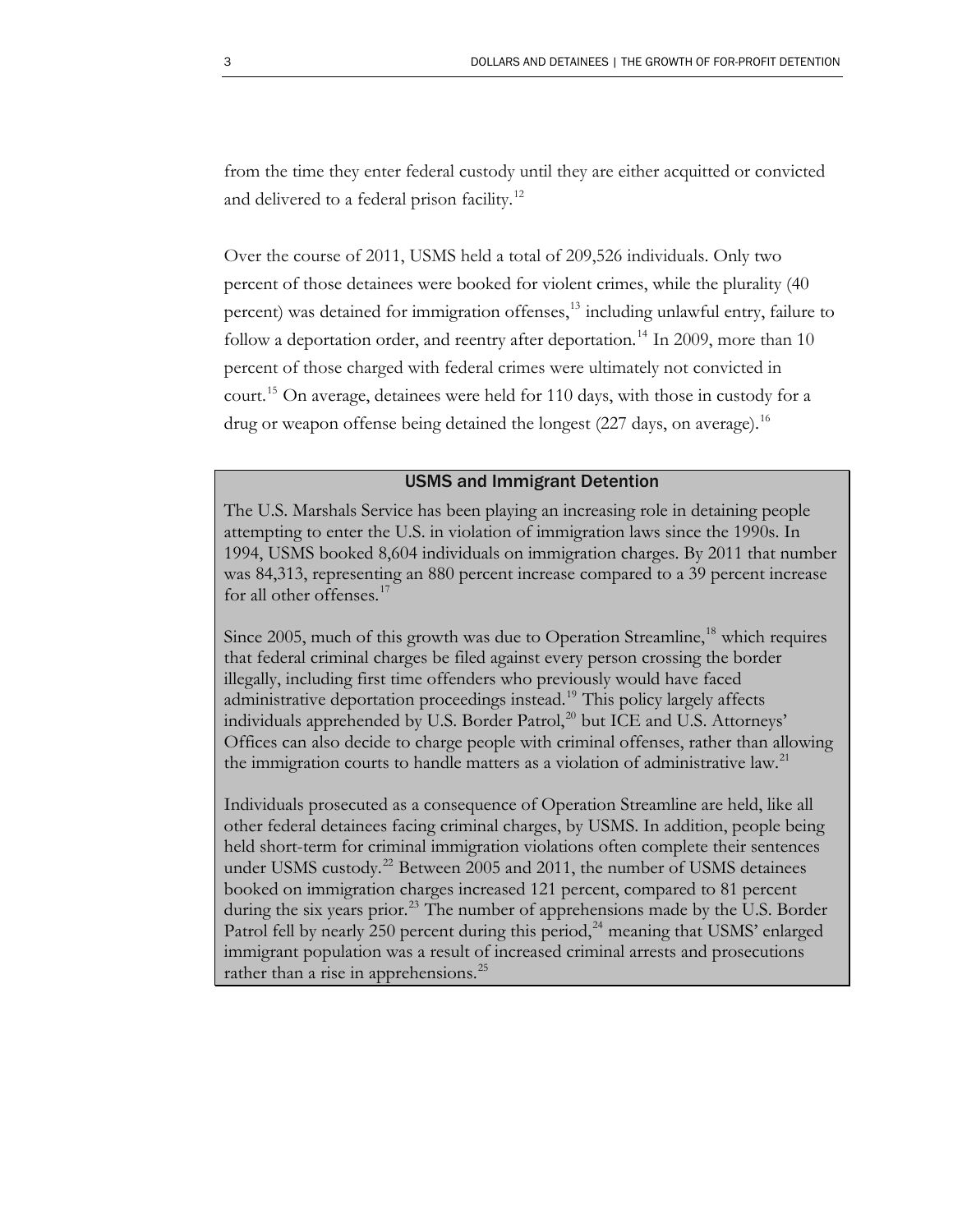### ICE, USMS, AND THE PRIVATE PRISON INDUSTRY

Although ICE and USMS are very different agencies with very different histories, both helped private prison companies get their start. The Immigration and Naturalization Service (the predecessor of ICE) provided Wackenhut Corrections (which later became the GEO Group, Inc.) with its first contract in  $1987<sup>26</sup>$  $1987<sup>26</sup>$  $1987<sup>26</sup>$  and gave Corrections Corporation of America (CCA) its first "design, build and manage" contract in 1983.<sup>[27](#page-19-2)</sup> This fueled the creation of private prison companies and laid the groundwork for large-scale prison privatization. It also paved the way for CCA and the GEO Group to become the two largest private prison companies in America.

Around the same time, USMS also began contracting with private companies for detention services.<sup>[28](#page-19-3)</sup> This was an early instance of contractors holding adult criminal detainees, as privatization had until that time largely been limited to the "soft" end of the correctional continuum, including immigrant and juvenile detention.<sup>[29](#page-19-4)</sup>

### GROWTH OF PRIVATELY-HELD DETAINEES

The number of privately-held ICE and USMS detainees grew at a faster rate than privately-held state or federal prisoners in the last decade. Between 2002 and 2010, a nine-year period for which data are available for these four groups, privately-held ICE and USMS detainees increased by 206 percent and 322 percent, respectively. In contrast there was respective growth of 28 percent and 67 percent in the number of state and federal prisoners held in private facilities. As a result, the combined population of privately-held ICE and USMS detainees nearly equaled the number of federal prisoners in private facilities in 2010.

|                                     | 2002   | 2010   | Change (2002-2010) |
|-------------------------------------|--------|--------|--------------------|
| Prisoners                           |        |        |                    |
| State Prisons                       | 73,497 | 94,365 | $+28%$             |
| Federal Prisons                     | 20,274 | 33,830 | $+67\%$            |
| Detainees                           |        |        |                    |
| Immigration and Customs Enforcement | 4,841  | 14,814 | $+206%$            |
| U.S. Marshals Service               | 4,061  | 17,154 | $+322\%$           |

Prisoners and Detainees Held by Private Prison Companies<sup>[30](#page-19-5), [31](#page-19-6), [32](#page-19-7)</sup>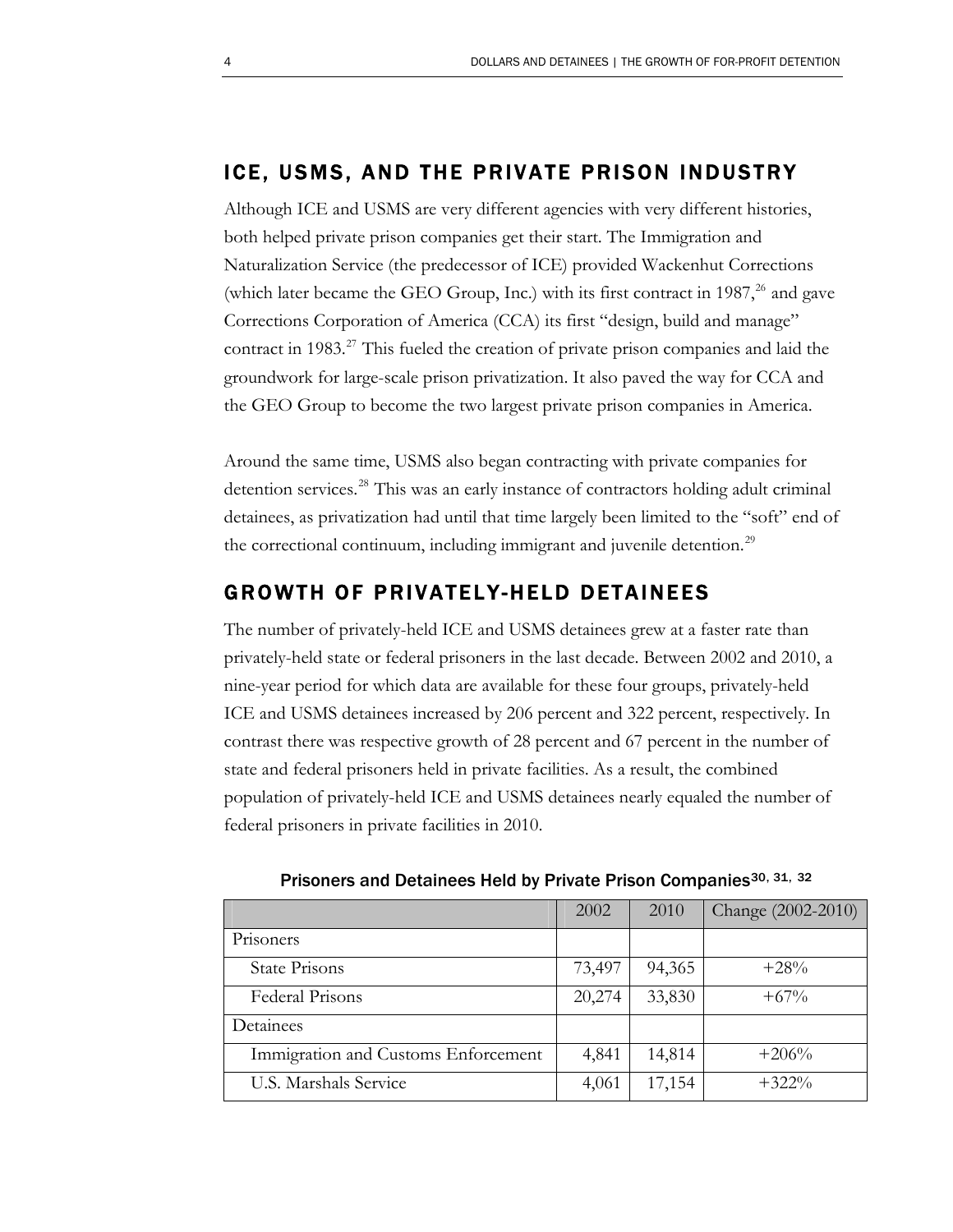### ICE's Use of Privatization

Documents obtained from ICE by request trace the average daily population of its detainees since 2002, and show that a daily average of 18,627 immigrants were held in publicly operated facilities in January, 2012. This represents a 26 percent increase in the average daily population from 2002 to 2012. In contrast, the number of privately-held immigrants grew by 188 percent to 13,927 detainees during this time.



ICE Average Daily Population, 2002-2012[33](#page-19-8)

Forty-three percent of all immigrant detainees are being held privately in 2012, representing a slight decrease compared to 48 percent in 2009 and 2010. However, this is still a marked increase compared to 2002, when 25 percent of detainees were held by for-profit companies.<sup>[34](#page-19-9)</sup> In addition, ICE seems prepared to primarily rely on private companies to address concerns raised by advocacy groups over the conditions under which immigrant detainees are held (see box below).

The growth in ICE's use of private detention helped buoy profits for prison companies faced with slowing growth in state prisoners, and contributed to the market's annual grosses of about  $$5$  billion.<sup>[35](#page-19-10)</sup> In 2011, contracts with ICE accounted for 20 and 14 percent of revenue for  $CCA^{36}$  $CCA^{36}$  $CCA^{36}$  and the GEO Group, respectively.<sup>[37](#page-19-12)</sup>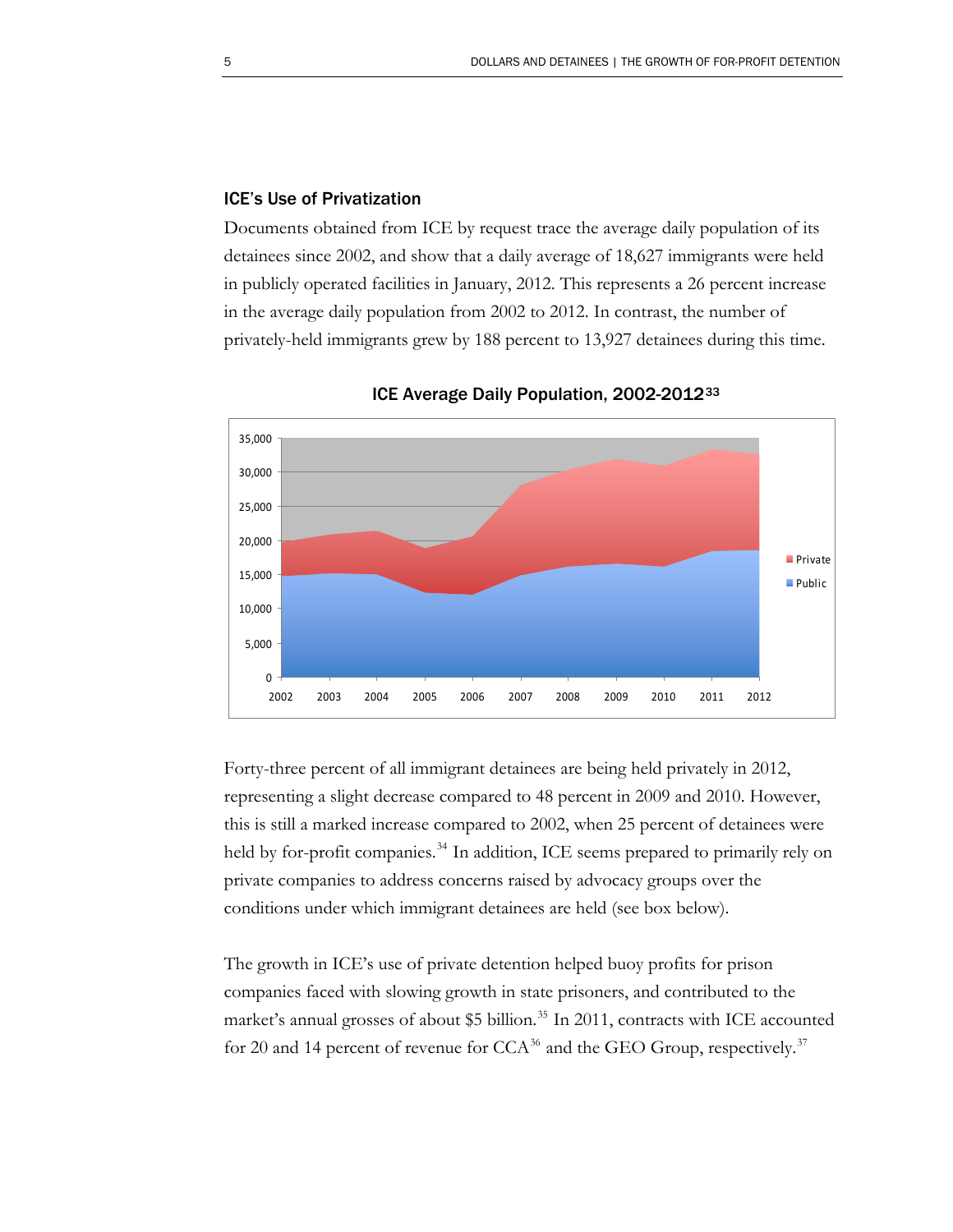ICE will remain a lucrative target for private prison companies, as Congress increased funding for Detention and Removal by over \$184 million to \$2.75 billion for FY 2012.<sup>[38](#page-19-13)</sup> This came in spite of a decrease in overall funding for the Department of Homeland Security and record low levels of illegal crossings on the U.S. Southwest border. [39](#page-19-14)

### "Reforming" Through Privatization

Like prisoners, people held in detention centers are deprived of their liberty. However, they are not being detained as punishment for committing crimes, but to assure they appear at court proceedings. ICE has received severe criticism for holding immigrants in penal institutions, providing grossly inadequate medical care, abuses, and violations of human rights. As part of its reform efforts, ICE has begun to use new "civil detention" facilities, and hopes to ultimately utilize 4,622 new civil detention beds. These facilities will allow more unescorted movement, contact visitations, and improved recreational opportunities.<sup>[40](#page-19-15)</sup>

The majority of the active and planned facilities will be privately operated, including:

- The Adelanto Detention Center: A 1,300 bed facility operated by the GEO Group in Adelanto California.<sup>[41](#page-19-16)</sup>
- Delaney Hall: Located in Newark, New Jersey, it holds 450 ICE detainees and is operated by Community Education Centers.<sup>[42](#page-19-17)</sup>
- Karnes County Civil Detention Center: A 608-bed GEO Group-operated facility opened in Karnes City, Texas in March of 2012.<sup>[43](#page-19-18)</sup>
- Crete, Illinois: A contract with CCA to build and operate a 788-bed facility faced stiff opposition by the community,<sup>[44](#page-19-19)</sup> including the state senate voting to prohibit for-profit companies from operating detention centers.<sup>[45](#page-19-20)</sup> In June 2012 the town's trustees rejected the plan,<sup>[46](#page-19-21)</sup> but ICE plans to find a new location for the facility.<sup>[47](#page-19-22)</sup>
- Southwest Ranches, Florida: ICE contracted with CCA to build a 1,500-bed facility. The plan resulted in CCA and the neighboring town of Pembroke Pines suing each other over its construction<sup>[48](#page-19-23)</sup> and the Pembroke Pine city commissioners threatening to cut off services to the facility if it was completed.<sup>[49](#page-19-24)</sup> ICE decided to cancel the planned facility in June  $2012.^{50}$  $2012.^{50}$  $2012.^{50}$

### U.S. Marshals Service and Private Detention

Between 2000 and 2011 the total USMS detainee population increased 81 percent, with most of the expansion taking place in private facilities. During this period the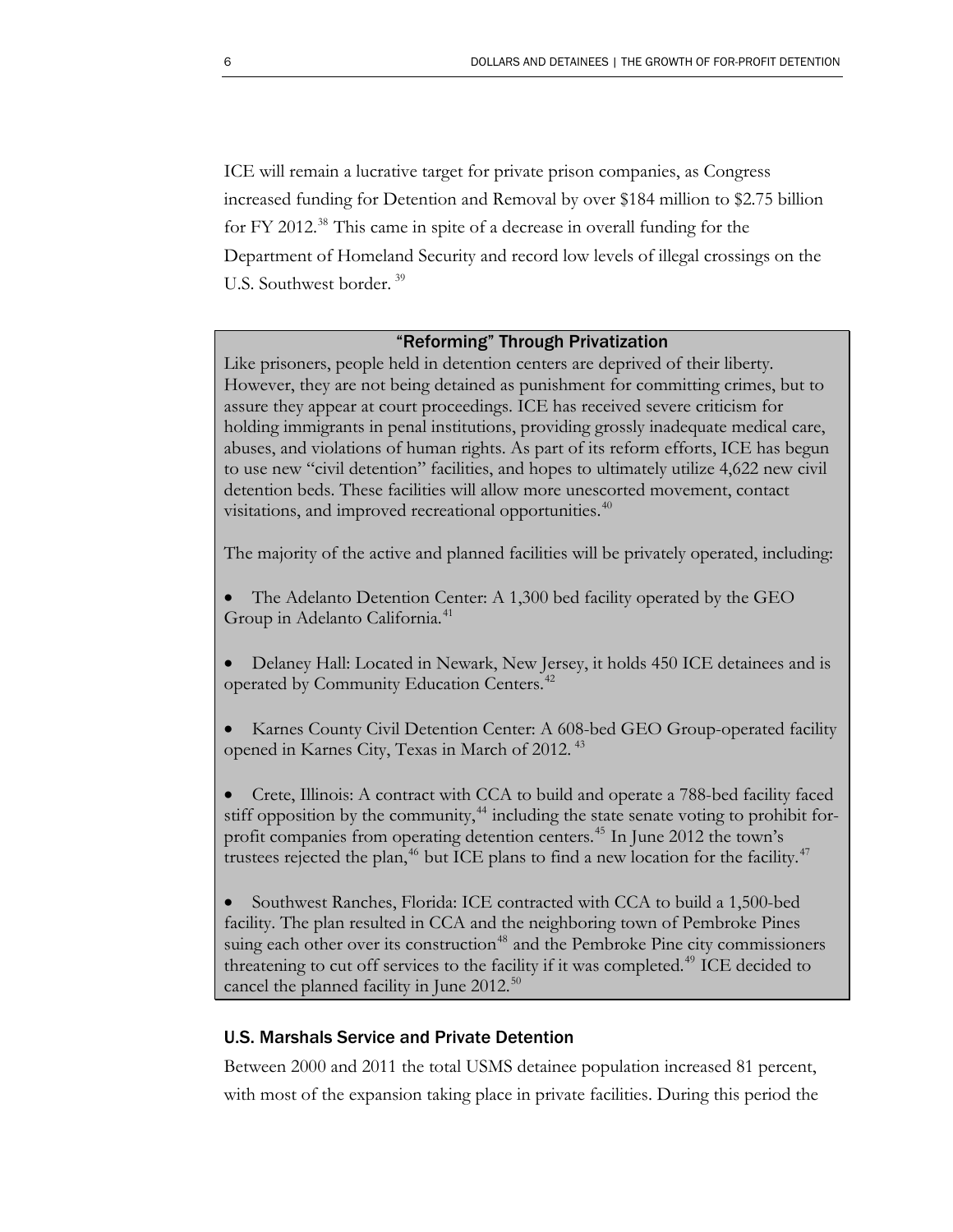number of privately-held detainees increased by nearly 606 percent, while the number held in publicly-operated facilities grew by 32 percent. As a result, 30 percent of USMS' detainees were held by private companies in 2011, compared to seven percent in 2000.<sup>[51](#page-19-26)</sup>



USMS Average Daily Population, 2000-2011[52](#page-19-27)

The increasing number of USMS detainees was accompanied by rising costs for the federal government. In 2011, USMS paid an average per diem of \$68.70 per detainee to state and local governments, while the average cost for USMS to directly contract with private prison companies was \$90.62. Intergovernmental agreement passthroughs, in which USMS contracts with state or local governments that then subcontract with private companies, cost USMS an average per diem of \$54.37.<sup>[53](#page-20-0)</sup>

Many factors, including the health and security level of detainees and the location of facilities affect expenditures in ways that make comparing the cost of prisons and detention facilities complicated.<sup>[54](#page-20-1)</sup> For example, one possible reason for the relatively low cost of USMS' intergovernmental agreement pass-through contracts could be that the facilities are located in areas with lower costs of living.<sup>[55](#page-20-2)</sup>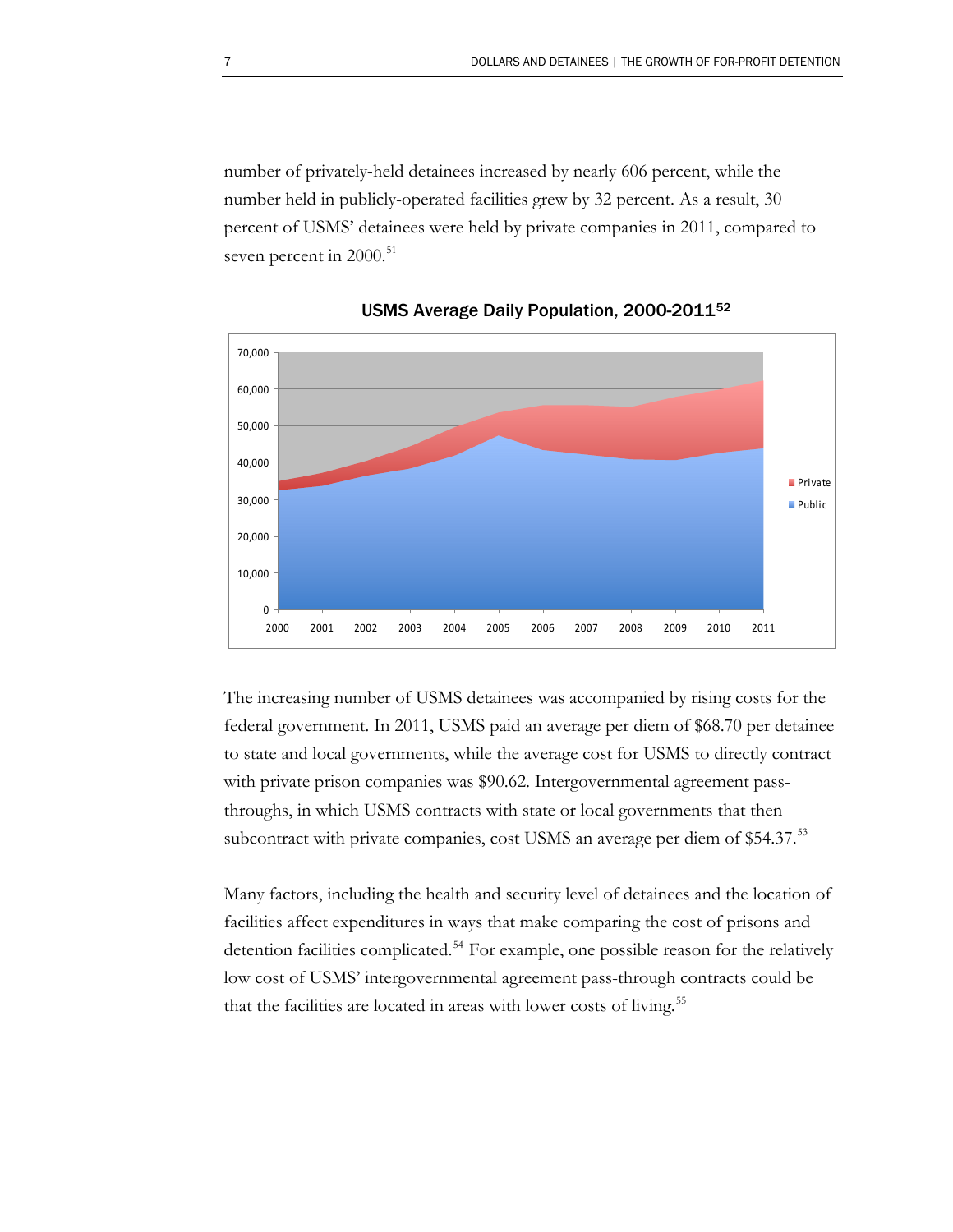### A TANGLED WEB OF FACILITIES [56](#page-20-3)

ICE and USMS detainees are held in an assortment of federal, state, local, and private facilities spread throughout the country. The private facilities are operated by many of the same companies that own and manage private prisons, and it is common for these facilities to house detainees for ICE and USMS alongside persons sentenced for criminal convictions. For example, the CCA-operated Torrance County Detention Facility in New Mexico currently houses USMS and ICE detainees, as well as inmates from several counties in New Mexico.<sup>[57](#page-20-4)</sup>

### ICE Contract Facilities

ICE's Enforcement and Removal Operations (ERO) Detention Management Division lists 253 facilities that can hold detainees. The facilities have average daily detainee populations (ADP) ranging from zero to 1,695. Of these facilities, at least 46 are privately operated. Moreover, 62 percent of the 50 facilities with the largest detainee populations are privately operated, including eight of the top ten. In addition, 14 states contain at least one private and at least one public facility, and in over 70 percent of these cases it is a private facility that holds the largest number of ICE detainees. [58](#page-20-5)

ERO's list, however, was incomplete and represented one of several instances in which ICE proved to have issues with transparency and providing complete information. Part of the problem in obtaining a complete list of the facilities ICE uses to detain people stems from the number of facilities and the complexity of its contractual agreements. ICE holds individuals in its own facilities and also contracts directly with for-profit companies. ICE detainees are also held by other federal agencies, as well as by state and local governments through interagency agreements. In turn, some of these entities subcontract with private companies for detention beds.

ICE's method of classifying facilities adds to the difficulty in identifying where all of the agency's detainees are held. The most recent list of facilities provided by ICE in response to requests for information on its privately-operated facilities stated that it "does not include ERO Juvenile, Family, Residential, BOP, ORR [Office of Refugee Resettlement], Holding, Staging, or Other facilities."<sup>[59](#page-20-6)</sup> Accordingly, this omits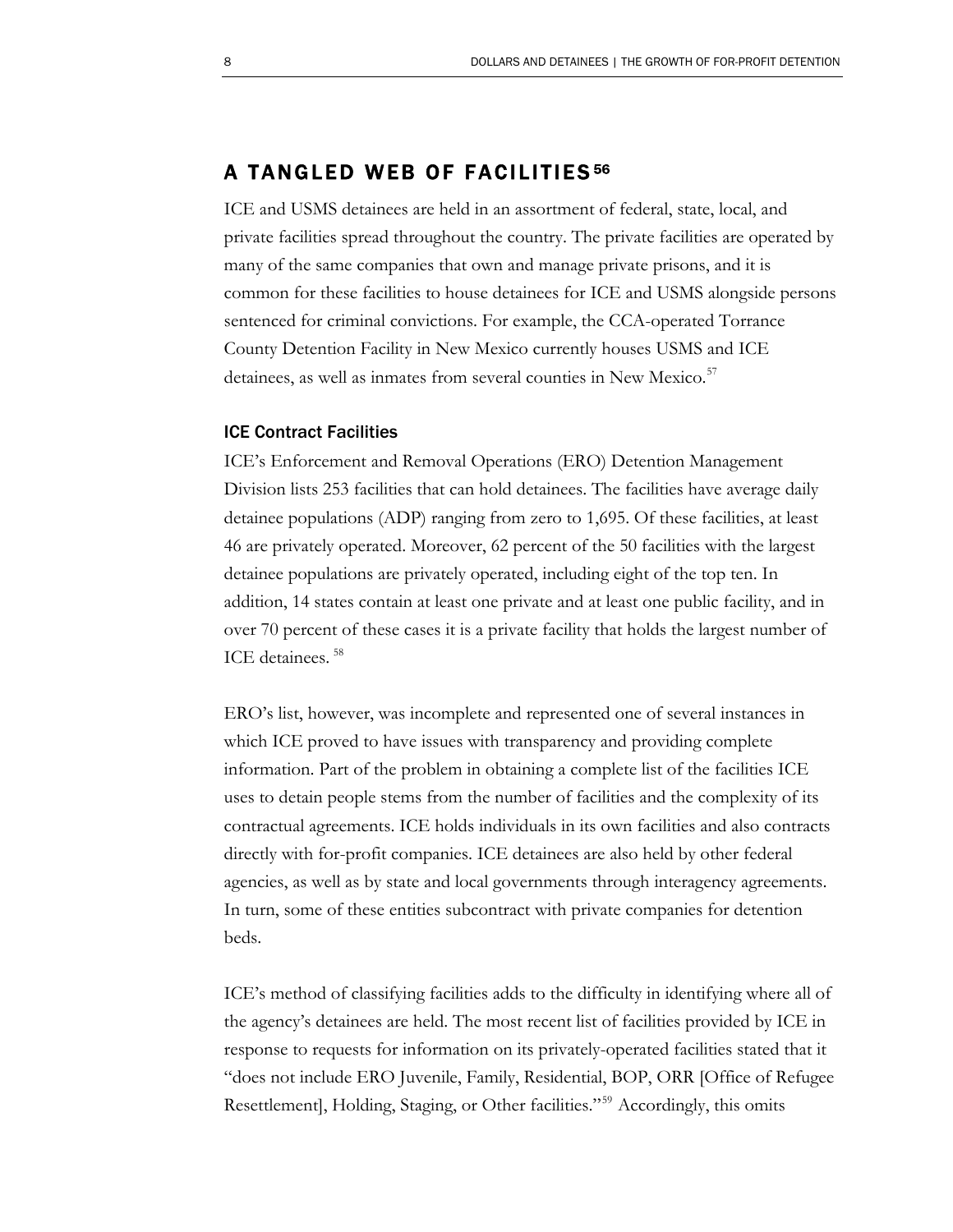facilities like the publicly-operated Berks Family Residential Center in Pennsylvania and the CCA-owned and operated T. Don Hutto Residential Center in Texas, which only houses adult women.<sup>[60](#page-20-7)</sup> An ICE official stated that a Freedom of Information Request would need to be submitted to receive information on the facilities omitted from the list.

The last list ERO provided followed three similarly inconsistent and incomplete lists provided by ICE over a six-month period. While each list was an improvement over the previous, all three were missing facilities included on ICE's website<sup>[61](#page-20-8)</sup> and on the websites of private prison companies. Facilities omitted from the list were also identified by directly contacting facilities and asking whether they hold ICE detainees.

Individual ICE staffers were also sometimes unreliable or ill-informed sources of information, with some refusing to confirm whether facilities were operated by private companies. On one occasion an ICE employee reported that a facility did not exist, only to be contradicted by a representative from the contracted company.

ICE was also slow in responding to information requests when compared to USMS. For example, it took USMS only two days to compile a list of 2,000 plus facilities in which it can hold detainees, while ICE never provided a complete and accurate list of facilities even after months of requesting information and despite the fact that ICE uses substantially fewer facilities.

The companies that operate facilities housing detainees were also sometimes far from forthcoming about which facilities, if any, they operate for ICE. Detention Management Services, for example, repeatedly refused to comment on whether they manage any facilities other than the Irwin County Detention Center in Georgia. Similarly, a representative from another company confirmed the operation of one facility, but would not say where another of their detention centers was located. Instead, the individual provided clues and only confirmed the location after it was correctly guessed.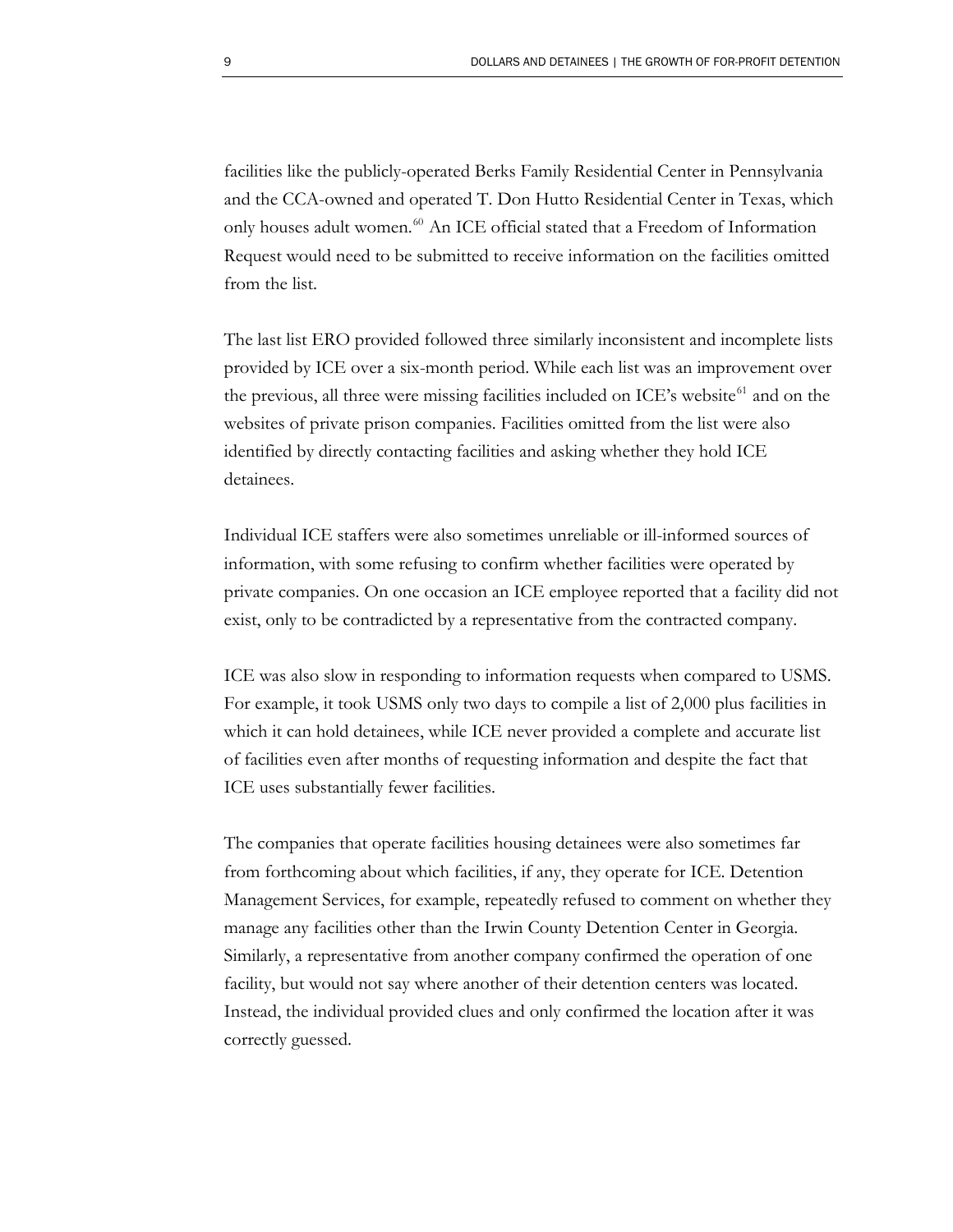Based on information gathered from ICE, private prison companies, and individual prisons and facilities over a six-month period, our best estimation is that there are no less than 261 ICE-authorized facilities, with at least one facility in every state other than Connecticut, Delaware, Hawaii, Mississippi, and Rhode Island (Appendix A). A minimum of 48 of these facilities are privately managed, including facilities in Puerto Rico and Cuba operated by MVM, Inc.<sup>[62](#page-20-9)</sup>

| Facility Type | Number of Facilities | $\vert$ ADP Range <sup>64</sup> | Median ADP |
|---------------|----------------------|---------------------------------|------------|
| Public        | 215                  | $0 - 771$                       |            |
| Private       | 48                   | $0 - 1,695$                     |            |

ICE-Approved Public and Private Facility Characteristics<sup>[63](#page-20-10)</sup>

Slightly less than half of ICE's private facilities are operated by CCA and the GEO Group, with CCA operating 12 and the GEO Group managing 11. Smaller companies, including Emerald Companies, Community Education Centers, LCS Corrections Services Inc., Management & Training Corporation, LaSalle Corrections, AKAL Security, MVM, Inc., and Asset Protection and Security SVC LP each operate two to four ICE-contracted facilities. Other companies, including Paladin Eastside Psychological Services, Ahtna Technical Services, Valley-Metro Barbosa Group, Detention Management LLC, and ICA-Farmville operate a single ICE-contracted facility.

#### USMS Contract Facilities

A list of active USMS facilities is available online through the Office of the Federal Detention Trustee (OFDT). It shows that USMS detainees are held in a collection of 767 federal, state, local, and private facilities spread over all 50 states, the District of Columbia, Guam, Puerto Rico, and the U.S. Virgin Islands. However, like data received from ICE, this information is incomplete.<sup>[65](#page-20-12)</sup>

This is due partly to OFDT being reliant on USMS for data, which can lead to delays in updating information. OFDT's reporting practices also cloud matters, such as when OFDT groups multiple nearby detention centers operated by the same company together under a single facility title.<sup>[66](#page-20-13)</sup> Another contributing factor is the decentralized nature of intergovernmental agreement (IGA) pass-throughs, in which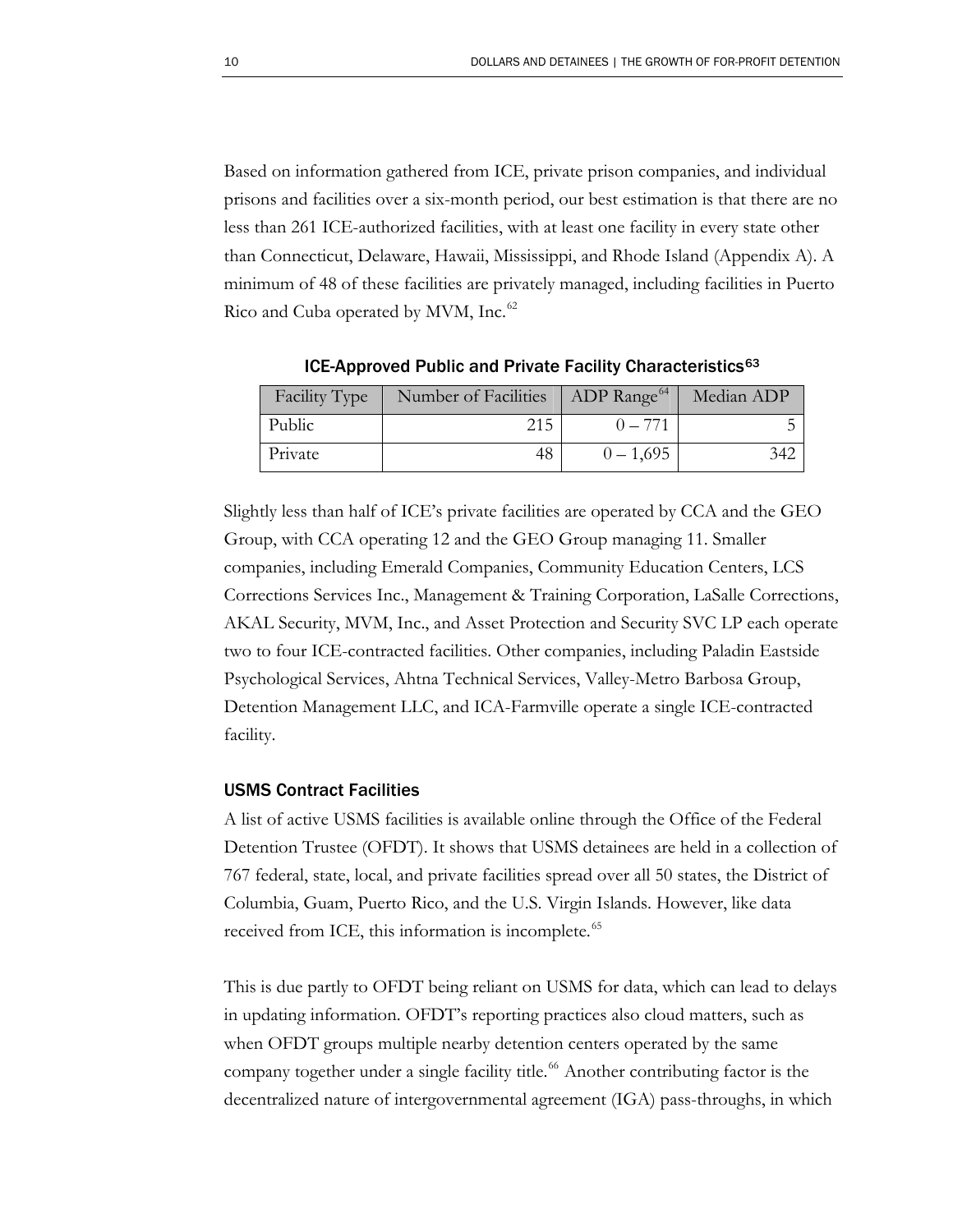USMS contracts with state or local governments that then subcontract with private companies. "Sometimes we don't actually know who's providing services," said one federal detention official while discussing the complexities associated with IGA pass-throughs.<sup>[67](#page-20-14)</sup>

Directly contacting USMS resulted in a series of documents listing the active and inactive facilities with which USMS has contracts. In total, these documents show that USMS has contracts to hold detainees in over 2,500 different facilities, but that there were only 739 facilities actually holding detainees in June 2012.<sup>[68](#page-20-15)</sup> Of these facilities, at least 48 are privately-operated, representing less than seven percent of the total active facilities. Private USMS-contracted facilities are located in 17 states, each of which also contains multiple active publicly-operated facilities. In the majority of instances it is a private facility that holds the largest number of USMS detainees in those states. Private facilities also make up 25 of the 50 facilities holding the most detainees nationwide, including six of the top ten.<sup>[69](#page-20-16)</sup>

Facility Type | Number of Facilities | ADP Range | Median ADP Public 1 - 1,970 18 Private 1 48 2 - 6,119 303

Active USMS Approved Public and Private Facility Characteristics<sup>[70](#page-20-17)</sup>

More than half (52 percent) of the private facilities actively utilized by USMS are operated by CCA and the GEO Group, with CCA operating 15 facilities, and the GEO Group managing 10. Contracts with USMS accounted for 16 percent of CCA's 2011 revenue,<sup>[71](#page-20-18)</sup> and 19 percent of the GEO Group's.<sup>[72](#page-20-19)</sup> Community Education Centers has the third largest amount of USMS contracts with 8, while Emerald Companies, LCS Corrections Services Inc., LaSalle Corrections, and Management & Training Corporation manage between two and four facilities each. Valley-Metro Barbosa Group and Jail Solutions operate a single facility. Detention Management LLC operates at least one USMS detention center that also holds ICE detainees,<sup>[73](#page-20-20)</sup> but the company repeatedly refused to state whether it operates any additional facilities.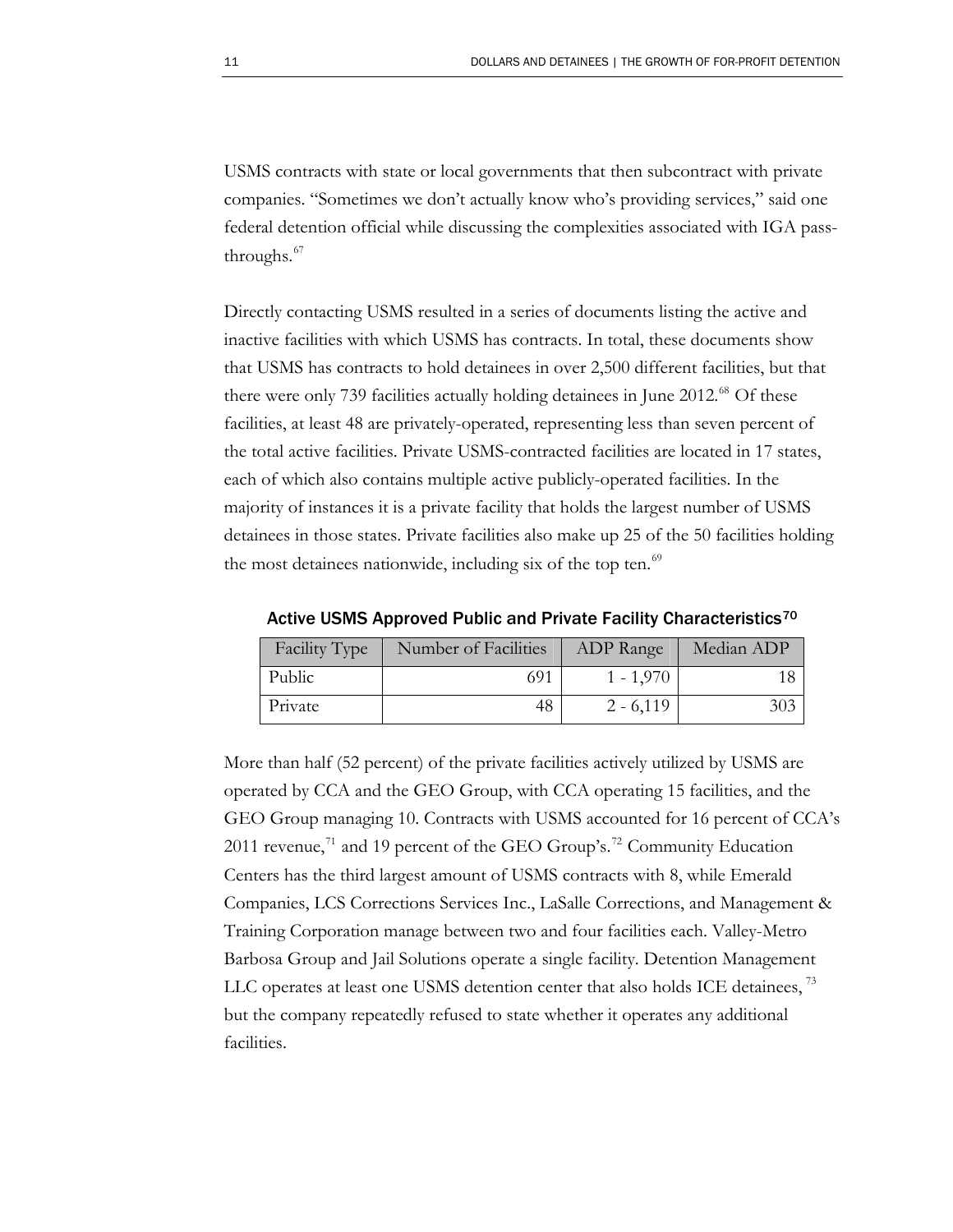### THE FAILINGS OF PRIVATE PRISON COMPANIES

In the 1980s privatization offered a seemingly effective solution to the problem of rapidly rising inmate populations. However, multiple reports, including The Sentencing Project's *[Too Good to be True: Private Prisons in America](http://sentencingproject.org/doc/publications/inc_Too_Good_to_be_True.pdf)*, have found that private prison companies have failed to provide services comparable to publiclyoperated prisons, have an incentive to promote policies that continue America's reliance on mass incarceration, and oftentimes fail to provide promised financial benefits through cost-savings and economic development. Although these findings were specific to private prisons, the private prison and private detention industries are dominated by the same companies, which often hold detainees and convicted inmates in the same facilities. More importantly, these companies operate off of the same business models employed in prison privatization that prioritize profits over service and safety.

### Quality of Service

Studies have found serious problems with the services and security provided by private prison companies.<sup>[74](#page-20-21), [75](#page-20-22), [76](#page-20-23)</sup> In particular, the emphasis on cutting costs to ensure profits can lead to understaffing and employees with less training, lower pay and benefits, $^{77}$  $^{77}$  $^{77}$  and higher turnover rates.<sup>[78](#page-20-25)</sup> This has made cases of violence, abuse, negligence, and substandard healthcare more common.<sup>19</sup>

Similarly, there have been many accounts of abuses and substandard care in privately-operated detention centers including reports of detainees being sexually assaulted by staff members<sup>[80](#page-20-27)</sup> and of detainees dying from substandard medical care. In one case detention officials even conspired to send the body of a man who died from lack of medical care back to Guinea in order to deter the man's widow from traveling to the U.S. and drawing attention to the death.<sup>[81](#page-20-28)</sup>

The American Civil Liberties Union of Georgia reported that private detention facilities in that state have committed multiple human rights abuses. These include coercing detainees into stipulating to charges resulting in them being deported without court hearings, verbally and physically abusing detainees, failing to provide sufficient legal aid and medical care, and forcing detainees to live in unhygienic conditions.<sup>[82](#page-21-0)</sup>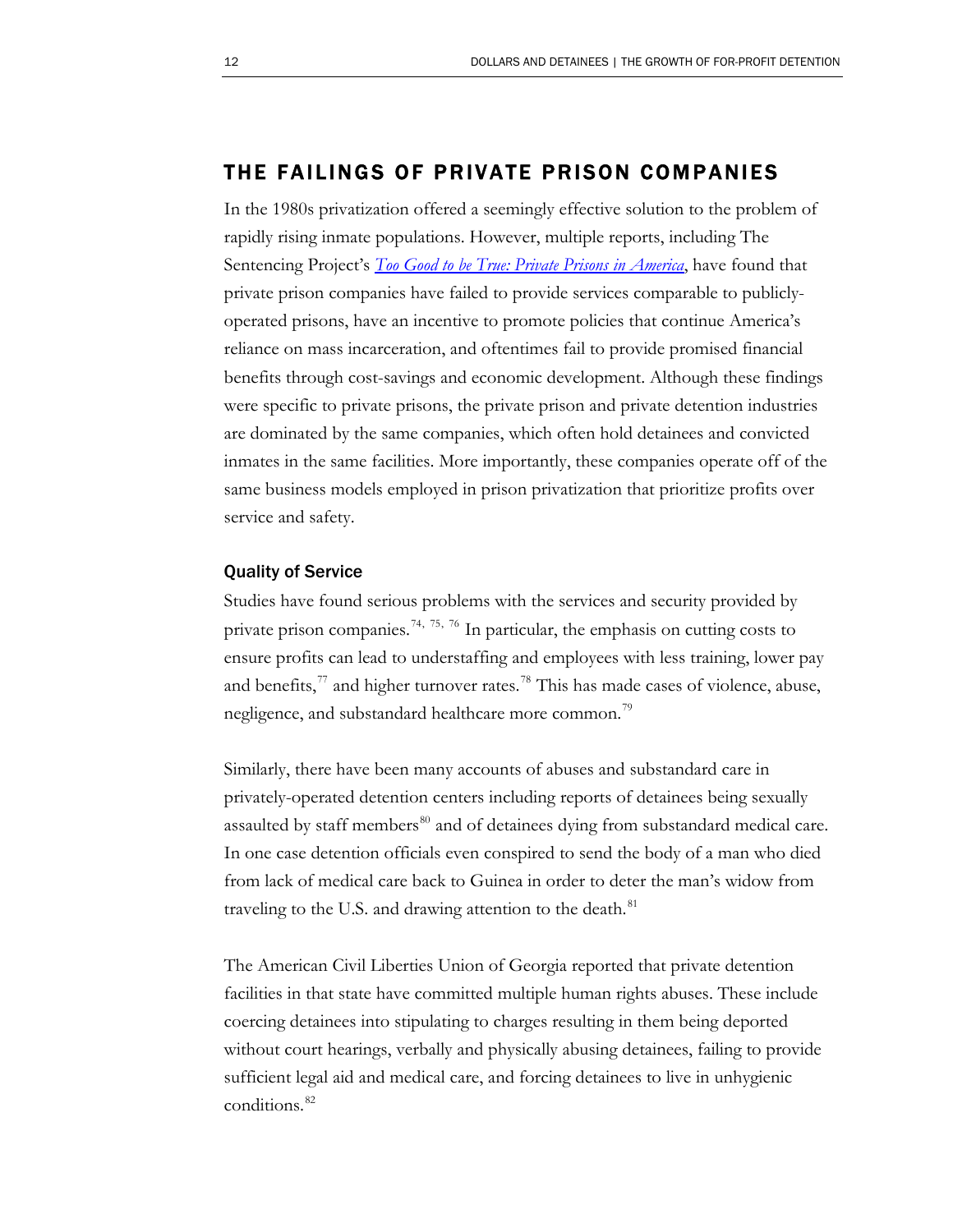A 2010 report by the Inter-American Commission on Human Rights (IACHR) found that ICE failed to properly oversee local and state governments charged with providing detention services, which could lead to abuse and discrimination. In addition, the IACHR found itself "troubled by the frequent outsourcing of the management and personal care of immigration detainees to private contractors."<sup>[83](#page-21-1)</sup>

#### Political Impact

Private prison companies' profits rely on a large prison population,<sup>[84](#page-21-2)</sup> which provides an incentive for private prison companies to lobby state and federal officials to ensure a rising prison population and expanding privatization contracts.<sup>[85](#page-21-3)</sup> At a time when private prison companies are becoming further reliant on housing federal detainees, there is also a strong incentive to promote policies that keep high numbers of immigrants in detention. This focus on immigrant detainees is evidenced in the millions of dollars CCA has spent on federal lobbying, particularly following the creation of ICE in 2003.





In 2011, CCA employed 37 federal lobbyists split between four different lobbying firms and its own in-house lobbying team. CCA, and other private prison companies, have lobbied the Department of Justice, the U.S. Marshals Service, the Federal Bureau of Prisons, the Department of Homeland Security, Immigration and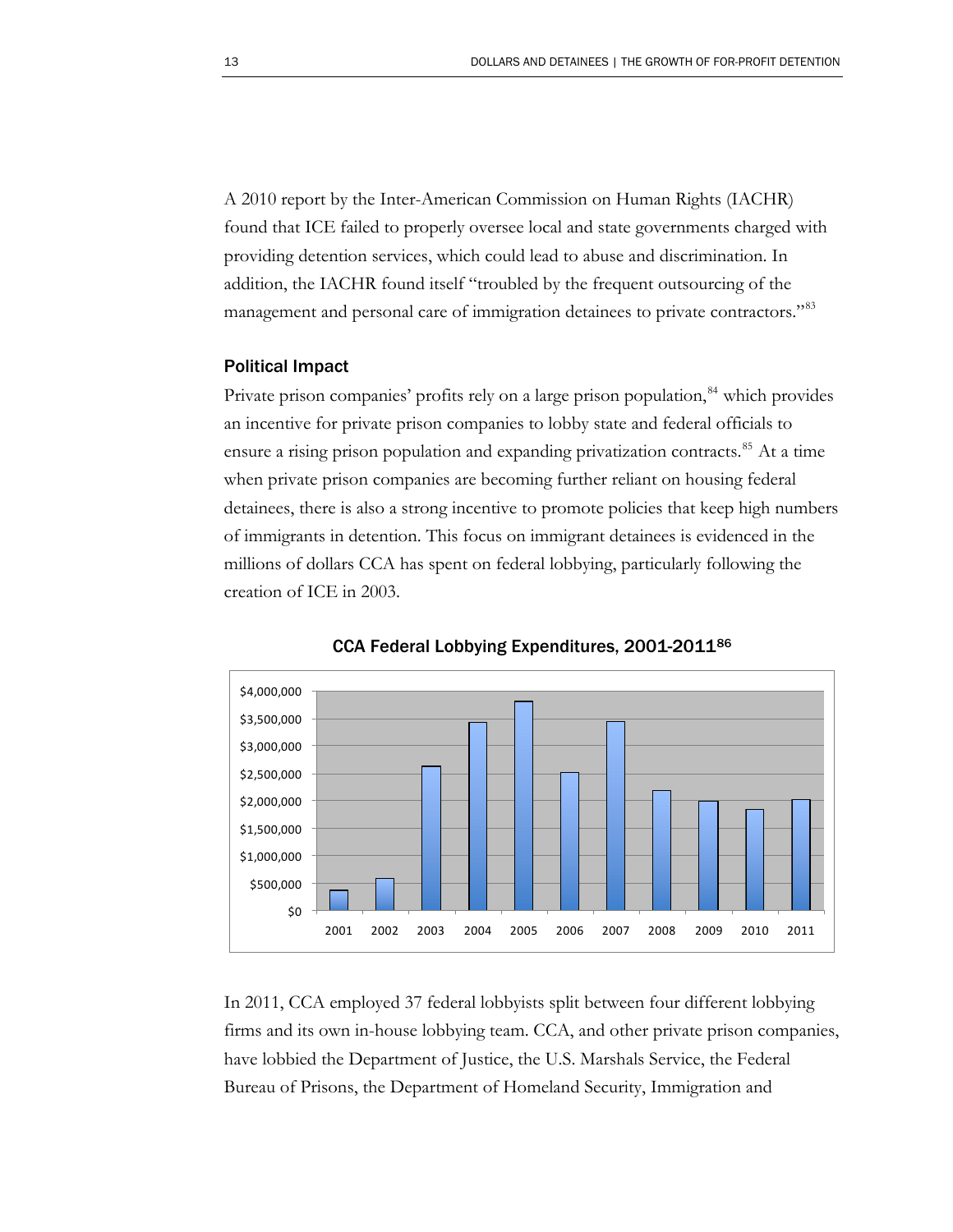Customs Enforcement, the Office of Management and Budget, the U.S. House and Senate, the Office of the Federal Detention Trustee, the Department of Labor, the Department of State, the Bureau of Indian Affairs, and the Administration for Children and Families.<sup>[87](#page-21-5)</sup>

Most often, lobbying disclosure forms show these efforts to be focused on appropriations for BOP, USMS, and ICE, with a specific emphasis on funding for contract facilities. CCA and the GEO Group's lobbyists have also been involved in immigration reform, as well as opposing efforts to have the Freedom of Information Act apply to private prison companies. Other lobbying disclosure forms reveal little more than that CCA spent tens of thousands of dollars lobbying on "issues related to the private prison industry" and "corrections initiatives."[88](#page-21-6)

Private prison companies have also been active in making contributions to state-level officials involved in introducing harsh immigration laws. The primary sponsor of Arizona's controversial SB1070, former State Senator Russell Pearce, received campaign contributions from the GEO Group<sup>[89](#page-21-7)</sup> and Management & Training Corporation.<sup>[90](#page-21-8)</sup> The Supreme Court invalidated portions of  $SB1070$  that would make being in Arizona illegally a misdemeanor state crime, but let stand a section requiring law enforcement officers to attempt to determine an individual's immigration status during lawful stops, detention, arrest, or other "lawful contact" when there is reasonable suspicion that the individual is an illegal immigrant.<sup>[91](#page-21-9)</sup> Even its partial implementation will lead to more immigrant detention, <sup>[92](#page-21-10)</sup> as well as other problems.<sup>[93](#page-21-11)</sup>

In 2011, similar bills were passed in Utah and Georgia. In Utah, Management & Training Corporation contributed \$10,000 to Governor Gary Herbert, who signed HB 497 into law in 2011.<sup>[94](#page-21-12)</sup> CCA contributed funds to five out of the eight sponsors of Georgia's version of the law, HB 87, as well as to two of the three sponsors of a bill that would require all jails in the state to comply with the Department of Homeland Security's Secure Communities Initiative. CCA also contributed \$5,000 to Georgia Governor Nathan Deal.<sup>[95](#page-21-13)</sup>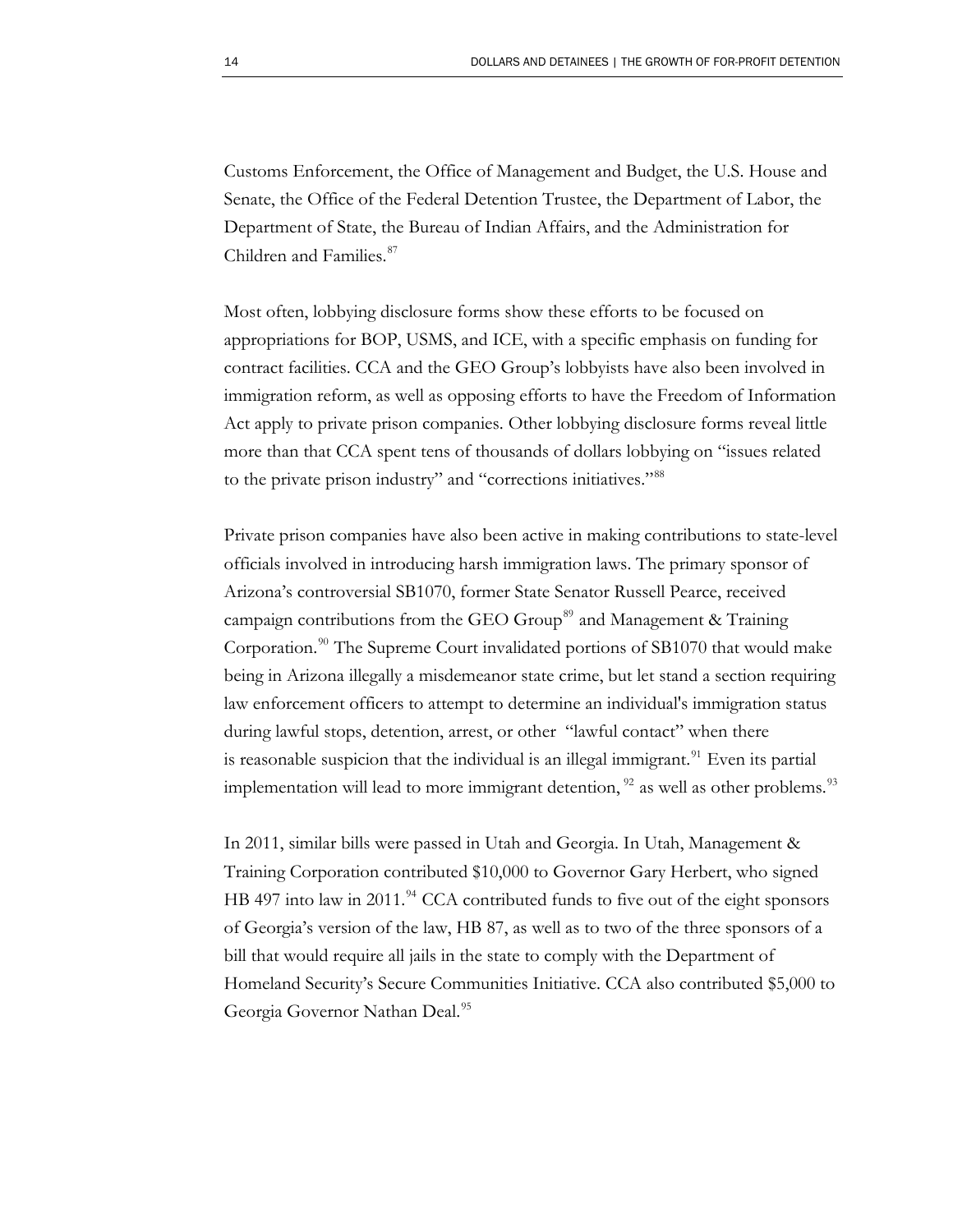### Financial Implications

Advocates for prison privatization often cite prison privatization's cost-saving benefits for governments and taxpayers. However, many of the more optimistic financial predictions for private prisons have been based on analyses that employed suspect methodologies.<sup>[96](#page-21-14), [97](#page-21-15)</sup> These include overestimating the cost of publicly-run prisons<sup>[98](#page-21-16)</sup> and failing to account for many private facilities only handling less expensive and lower risk individuals.<sup>[99](#page-21-17)</sup>

Numerous researchers have instead found that private prison companies cannot guarantee significant cost savings, and that any resultant savings tend to be minimal at best.<sup>[100](#page-21-18)</sup> In 1996 the U.S. General Accounting Office (GAO) concluded that the cost comparisons it reviewed did "not offer substantial evidence that savings have occurred" through privatization,<sup>[101](#page-21-19)</sup> while a 2004 meta-analysis at the University of Utah found private contracting to be "questionable."<sup>[102](#page-21-20)</sup> Other studies, including ones done by the states of Arizona and Michigan have found private facilities to be less cost-effective than publicly-run facilities.<sup>[103](#page-21-21), [104](#page-21-22)</sup>

In addition, the construction of private prisons often fails to spur economic activity and growth for the communities housing them, and can instead cause financial havoc.<sup>[105](#page-21-23)</sup> For example, Ocilla County, Georgia issued \$55 million in tax-exempt bonds to fund the expansion of the Ocilla County Detention Center in 2007. The facility would be owned by a company called Municipal Corrections and would eventually be operated by Detention Management Services. The County hoped that the project would create jobs and generate tax revenue by housing ICE detainees, but by 2012 little more than half of the 1,201 beds were filled. Municipal Corrections was forced into bankruptcy, the bonds were in default, and the county was owed  $$1.6$  million.<sup>[106](#page-21-24)</sup>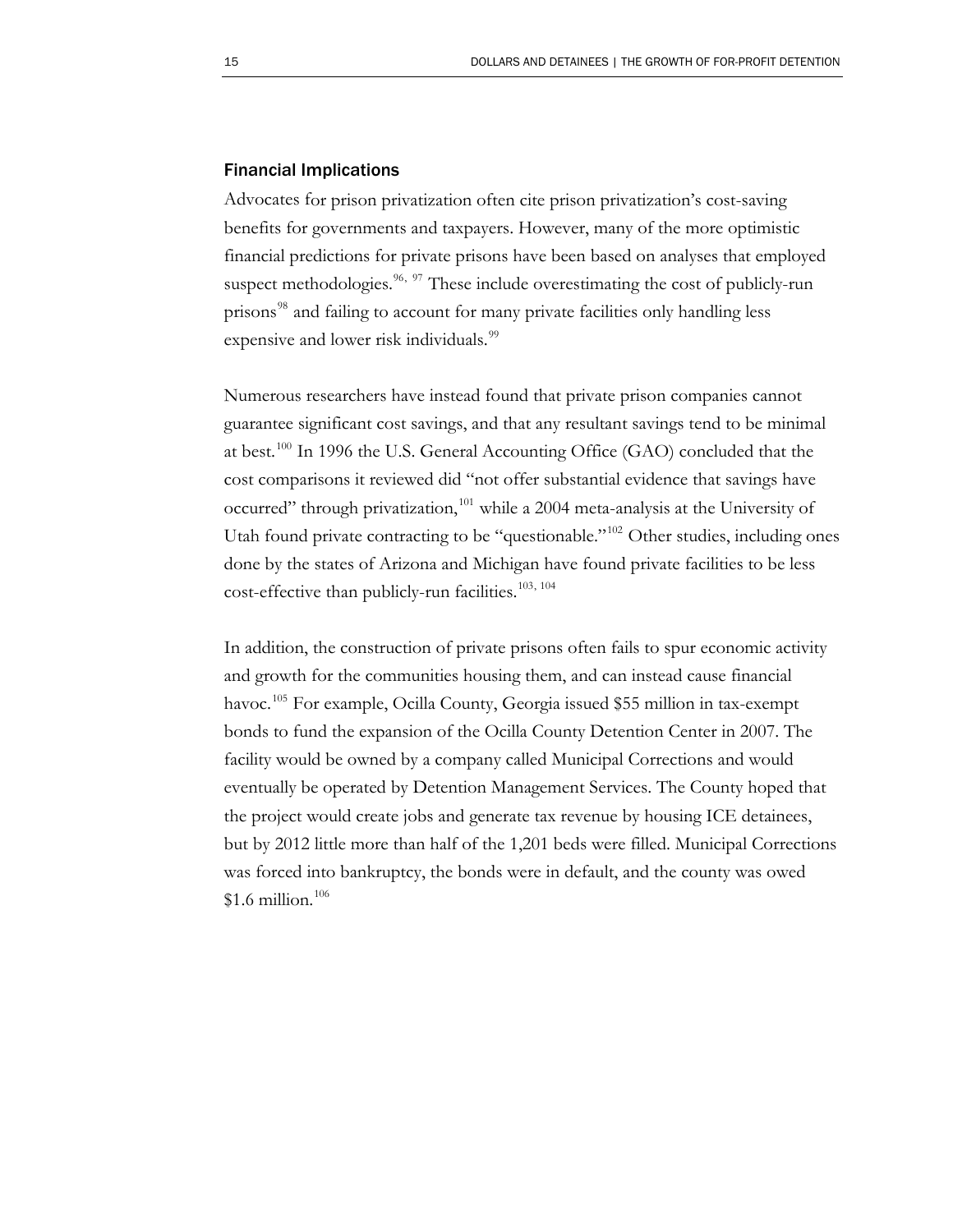### CONCLUSION

The well-documented shortcomings of private prison companies warrant a serious assessment of detention privatization, but the dramatic growth in ICE and USMS' use of private detention, particularly for housing immigration detainees, has not been met with the same breadth of inquiry. Little to no independent research is available on USMS detention, and ICE is at times unable or unwilling to provide complete and reliable information on its detainees and facilities. This lack of research and transparency makes it difficult, if not impossible, to fully understand the implications of ICE and USMS' use of private detention.

The companies with which ICE and USMS contract, including CCA and the GEO Group, are largely the same ones that have been criticized for their handling of prison operations. More importantly, these companies operate off of the same business models employed in prison privatization that have led to understaffing, negligence, and abuse.<sup>[107](#page-21-25), [108](#page-22-0), [109](#page-22-1)</sup> In addition to harming those housed in contract facilities, private prison companies fail to save taxpayers money, can have a deleterious financial effect on communities, $110$  and contribute to the continuation of America's use of mass incarceration and detention.<sup>[111](#page-22-3), [112](#page-22-4)</sup> These private companies operate within complex and sometimes opaque systems where public and private officials cannot clearly answer questions and where the private companies managing federal detainees are not subject to Freedom of Information requests.<sup>[113](#page-22-5)</sup>

There are few signs of a slowdown in ICE and USMS' commitment to contracting with for-profit companies. New facilities are slated to be built and the private prison industry is reaping the profits. Millions of dollars of these funds will be funneled back into the political system to promote policies to assure there will be large numbers of detainees to bolster companies' profits.

More transparency and comprehensive oversight is needed to know where, by whom, and under what conditions people are being detained, and who is profiting from privatized detention. Yet, that would not address the fact that private detention, and prison privatization as a whole, is built to fail. It operates off of a structure where individuals are treated as commodities, and where profit, rather than public safety, is the bottom line. This incentive structure may benefit the owners of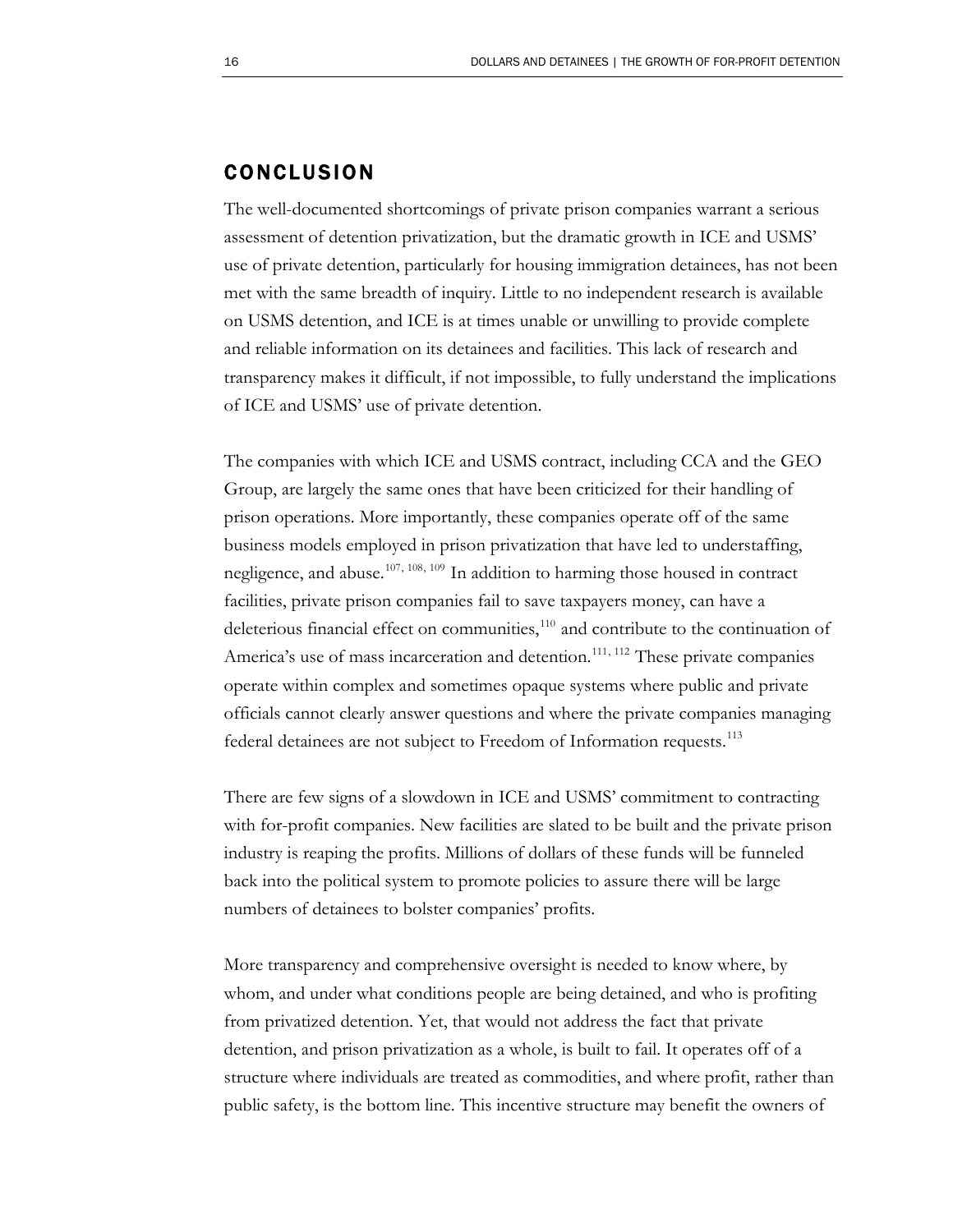private companies, but it is not in the best interest of the detainees, the contracting agencies, or the general public.

<span id="page-18-2"></span><span id="page-18-1"></span>2 Mason, C. (2012). *Too good to be true: Private prisons in America*. Washington, DC: The Sentencing Project[.](http://sentencingproject.org/doc/publications/inc_Too_Good_to_be_True.pdf)  Retrieved May 15, 2012, from [http://sentencingproject.org/doc/publications/inc\\_Too\\_Good\\_to\\_be\\_True.pdf](http://sentencingproject.org/doc/publications/inc_Too_Good_to_be_True.pdf) 3 Sabol, W.J., West, H.C., & Cooper, M. (2009). *Prisoners in 2008*. Washington, DC: Bureau of Justice Statistics. Retrieved May 15, 2012, from [http://bjs.ojp.usdoj.gov/content/pub/pdf/p08.pdf;](http://bjs.ojp.usdoj.gov/content/pub/pdf/p08.pdf) Guerino, P., Harrison, P.M., & Sabol, W.J. (2011). *Prisoners in 2010*. Washingto[n,](http://bjs.ojp.usdoj.gov/content/pub/pdf/p10.pdf) DC: Bureau of Justice Statistics. Retrieved May 15, 2012, from <http://bjs.ojp.usdoj.gov/content/pub/pdf/p10.pdf>

<span id="page-18-14"></span>17 Office of the Federal Detention Trustee[. \(](http://www.justice.gov/ofdt/prisoner.htm)2012). *Prisoner bookings*. Retrieved May 31, 2012 from <http://www.justice.gov/ofdt/prisoner.htm>

<span id="page-18-15"></span>18 Buentello, T., Carswell, S.V., Hudson, N., & Libal, B. (2010). *Operation Streamline: Drowning justice and draining dollars along the Rio Grande*. Charlotte, NC: Grassroots Leadership. Retrieved June 1, 2012 from [http://grassrootsleadership.org/OperationStreamline/wp-content/uploads/2010/08/Operation-Streamline-Green-](http://grassrootsleadership.org/OperationStreamline/wp-content/uploads/2010/08/Operation-Streamline-Green-Paper.pdf)

[Paper.pdf](http://grassrootsleadership.org/OperationStreamline/wp-content/uploads/2010/08/Operation-Streamline-Green-Paper.pdf)

<span id="page-18-19"></span><span id="page-18-18"></span>21 Bennet, D. Spokesperson, Immigration and Customs Enforcement. (personal communication, May 30, 2012). 22 Buentello, T., Carswell, S.V., Hudson, N., & Libal, B. (2010). *Operation Streamline: Drowning justice and draining dollars along the Rio Grande*. Charlotte, NC: Grassroots Leadership. Retrieved June 1, 2012 from [http://grassrootsleadership.org/OperationStreamline/wp-content/uploads/2010/08/Operation-Streamline-Green-](http://grassrootsleadership.org/OperationStreamline/wp-content/uploads/2010/08/Operation-Streamline-Green-Paper.pdf)[Paper.pdf](http://grassrootsleadership.org/OperationStreamline/wp-content/uploads/2010/08/Operation-Streamline-Green-Paper.pdf)

<span id="page-18-20"></span>23 Office of the Federal Detention Trustee[. \(](http://www.justice.gov/ofdt/prisoner.htm)2012). *Prisoner bookings*. Retrieved May 31, 2012 from <http://www.justice.gov/ofdt/prisoner.htm>

<span id="page-18-21"></span>24 United States Border Patrol. (2012). *Nationwide illegal alien apprehensions fiscals years 1925-2011*. Retrieved May 31, 2012 from

[http://www.cbp.gov/linkhandler/cgov/border\\_security/border\\_patrol/usbp\\_statistics/25\\_10\\_app\\_stats.ctt/25\\_11](http://www.cbp.gov/linkhandler/cgov/border_security/border_patrol/usbp_statistics/25_10_app_stats.ctt/25_11_app_stats.pdf) [\\_app\\_stats.pdf](http://www.cbp.gov/linkhandler/cgov/border_security/border_patrol/usbp_statistics/25_10_app_stats.ctt/25_11_app_stats.pdf)

<span id="page-18-0"></span><sup>1</sup> Guerino, P., Harrison, P.M., & Sabol, W.J. (2011). *Prisoners in 2010*. Washingto[n,](http://bjs.ojp.usdoj.gov/content/pub/pdf/p10.pdf) DC: Bureau of Justice Statistics. Retrieved May 15, 2012, from http://bis.oip.usdoj.gov/content/pub/pdf/p10.pdf

<span id="page-18-3"></span><sup>4</sup> Enforcement and Removal Operations, Detention Management Division. (2012). *ICE private detention facilities*. Received January 19, 2012 from Lindsey Cole, Outreach Coordinator, U.S. Immigration and Customs Enforcement.; Office of the Federal Detention Trustee. (20[1](http://www.justice.gov/ofdt/population.htm)2). *Average daily population*. Retrieved April 23, 2012 from <http://www.justice.gov/ofdt/population.htm>

<span id="page-18-4"></span><sup>5</sup> U.S. Department on Homeland Security, ICE. *Overview*. Retrieved April 23, 2012 from <http://www.ice.gov/about/overview/>

<span id="page-18-5"></span><sup>6</sup> Epstein, R. & Acer, E. (2011). *Jails and jumpsuits: Transforming the U.S. immigration detention system – A two-year review*. Washington, DC and New York, NY: Human Rights First. Retrieved May 15, 2012, from <http://www.humanrightsfirst.org/wp-content/uploads/pdf/HRF-Jails-and-Jumpsuits-report.pdf>

<span id="page-18-6"></span><sup>7</sup> U.S. Immigration and Customs Enforcement. *Enforcement and Removal Operations*. Retrieved May 15, 2012, from <http://www.ice.gov/about/offices/enforcement-removal-operations/>

<span id="page-18-7"></span><sup>8</sup> *Ibid*

<span id="page-18-8"></span><sup>9</sup> Inter-American Commission on Human Rights. (2010). *Report on immigration in the United States: Detention and due process*. Retrieved May 15, 2012, from<http://www.oas.org/en/iachr/migrants/docs/pdf/Migrants2011.pdf> 10 Department of Homeland Security Office of Immigration Statistics. (2011). *Immigration enforcement actions: 2010*. Retrieved May 30, 2012 from [http://www.dhs.gov/xlibrary/assets/statistics/publications/enforcement-ar-](http://www.dhs.gov/xlibrary/assets/statistics/publications/enforcement-ar-2010.pdf)[2010.pdf](http://www.dhs.gov/xlibrary/assets/statistics/publications/enforcement-ar-2010.pdf)

<span id="page-18-9"></span><sup>11</sup> U.S. Marshals Service. *History – Broad range of authority*. Retrieved April 23, 2012 from [http://www.usmarshals.gov/history/broad\\_range.htm](http://www.usmarshals.gov/history/broad_range.htm)

<span id="page-18-10"></span><sup>12</sup> U.S. Marshals Service. *Overview of the U.S. Marshals Service*. Retrieved April 23, 2012 from <http://www.usmarshals.gov/duties/factsheets/general-2011.html>

<span id="page-18-11"></span><sup>13</sup> Office of the Federal Detention Trustee. (2012). *Prisoner bookings*. Retrieved April 23, 2012 from <http://www.justice.gov/ofdt/prisoner.htm>

<span id="page-18-12"></span><sup>14</sup> U.S. Department of Justice. *Immigration violations – Passport and visa violations*. Retrieved June 4, 2012 from [http://www.justice.gov/usao/eousa/foia\\_reading\\_room/usam/title9/73mcrm.htm](http://www.justice.gov/usao/eousa/foia_reading_room/usam/title9/73mcrm.htm)

<span id="page-18-13"></span><sup>15</sup> Motivans, M. (2011). *Federal Justice Statistics, 2009*. Washington, DC: Bureau of Justice Statistics. Retrieved May 15, 2012, from <http://bjs.ojp.usdoj.gov/content/pub/pdf/fjs09.pdf>

<sup>16</sup> Office of the Federal Detention Trustee. (2012). *Time in detention*. Retrieved April 23, 2012 from <http://www.justice.gov/ofdt/detention.htm>

[Paper.pdf](http://grassrootsleadership.org/OperationStreamline/wp-content/uploads/2010/08/Operation-Streamline-Green-Paper.pdf) 19 American Civil Liberties Union & National Immigration Forum. (2009). *Operation Streamline factsheet.* Retrieved June 5, 2012 from <http://www.immigrationforum.org/images/uploads/OperationStreamlineFactsheet.pdf>

<span id="page-18-17"></span><span id="page-18-16"></span><sup>20</sup> Buentello, T., Carswell, S.V., Hudson, N., & Libal, B. (2010). *Operation Streamline: Drowning justice and draining dollars along the Rio Grande*. Charlotte, NC: Grassroots Leadership. Retrieved June 1, 2012 from [http://grassrootsleadership.org/OperationStreamline/wp-content/uploads/2010/08/Operation-Streamline-Green-](http://grassrootsleadership.org/OperationStreamline/wp-content/uploads/2010/08/Operation-Streamline-Green-Paper.pdf)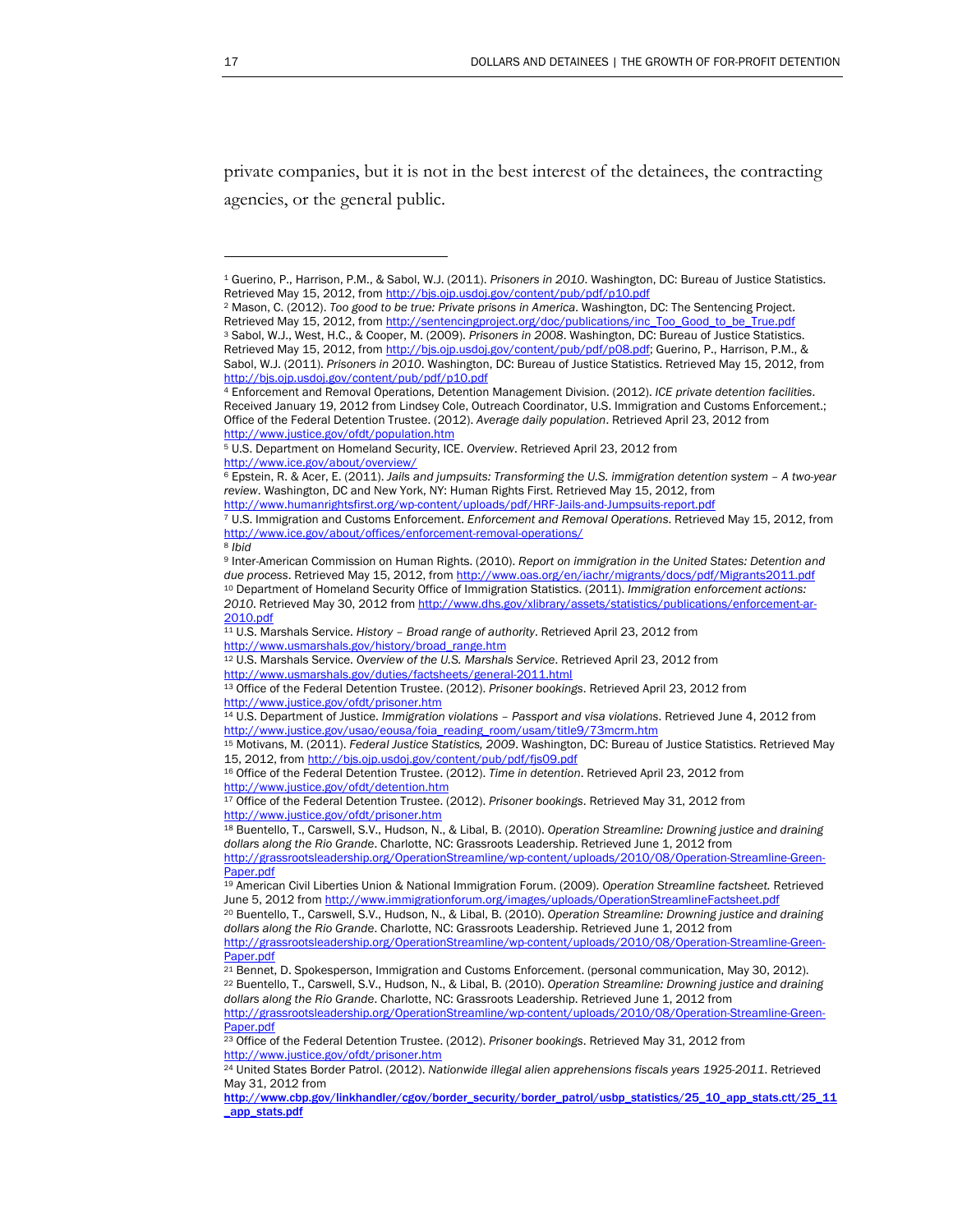<span id="page-19-8"></span><sup>33</sup> *Ibid* 

<span id="page-19-10"></span><span id="page-19-9"></span>34 Enforcement and Removal Operations, Detention Management Division. (2012). *ICE private detention facilities*. Received January 19, 2012 from Lindsey Cole, Outreach Coordinator, U.S. Immigration and Customs Enforcement. 35 Wood, G. (2011, March 25). A boom behind bars. *Bloomberg Businessweek.* Retrieved May 15, 2012, from http://www.msnbc.msn.com/id/42197813/ns/business-us\_business/t/boom-behind-bars/#.Tyq0FcVS01M 36 Corrections Corporation of America. (2012). *2011 annual report on form 10-K*. Nashville, TN: Author. Retrieved May 15, 2012, from [http://phx.corporate-](http://phx.corporate-ir.net/External.File?item=UGFyZW50SUQ9NDE5MTEwfENoaWxkSUQ9NDMyMjg1fFR5cGU9MQ==&t=1)

<span id="page-19-12"></span><span id="page-19-11"></span>[ir.net/External.File?item=UGFyZW50SUQ9NDE5MTEwfENoaWxkSUQ9NDMyMjg1fFR5cGU9MQ==&t=1](http://phx.corporate-ir.net/External.File?item=UGFyZW50SUQ9NDE5MTEwfENoaWxkSUQ9NDMyMjg1fFR5cGU9MQ==&t=1) 37 The GEO Group. (2012). *2011 annual report*. Boca Raton, FL: Author. Retrieved May 15, 2012, from [https://materials.proxyvote.com/Approved/36159R/20120302/AR\\_120114/](https://materials.proxyvote.com/Approved/36159R/20120302/AR_120114/)

<span id="page-19-13"></span>38 National Immigration Forum. (2011). *The math of immigration detention: Runaway costs for immigration detention do not add up to sensible policies*. Retrieved May 15, 2012, from

<http://immigrationforum.org/images/uploads/MathofImmigrationDetention.pdf>

<span id="page-19-14"></span>39 National Immigration Forum. (2012). *FY 2012 Homeland Security appropriations*. Retrieved May 15, 2012, from [http://www.immigrationforum.org/images/uploads/2012/FY12\\_DHS\\_Appropriations\\_Summary.pdf](http://www.immigrationforum.org/images/uploads/2012/FY12_DHS_Appropriations_Summary.pdf)

<span id="page-19-16"></span><span id="page-19-15"></span>40 Immigration and Customs Enforcement. (2010, March 13). ICE opens its first-ever designed-and-built civil detention center. Retrieved June 7, 2012 from <http://www.ice.gov/news/releases/1203/120313karnescity.htm> 41 The GEO Group. (2011, June 1). *The GEO Group announces contract for 1,300-bed detention facility in Califor[ni](http://www.ice.gov/news/releases/1203/120313karnescity.htm)a*. Retrieved May 15, 2012 from [http://phx.corporate-ir.net/phoenix.zhtml?c=91331&p=irol-](http://phx.corporate-ir.net/phoenix.zhtml?c=91331&p=irol-newsArticle&ID=1569532&highlight=)

[newsArticle&ID=1569532&highlight=](http://phx.corporate-ir.net/phoenix.zhtml?c=91331&p=irol-newsArticle&ID=1569532&highlight=)

<span id="page-19-17"></span>42 Eustachewich, L. (2011, December 15). Essex County freeholders approve immigration detention center. *Newark*  Patch. Retrieved May 15, 2012, from [http://newarknj.patch.com/articles/essex-county-freeholders-award](http://newarknj.patch.com/articles/essex-county-freeholders-award-immigration-detention-contract)[immigration-detention-contract](http://newarknj.patch.com/articles/essex-county-freeholders-award-immigration-detention-contract)

<span id="page-19-18"></span>43 Bennett, B. (2012, March 17). A kinder, gentler immigrant detention center. *Los Angeles Times*. Retrieved May 15, 2012, from<http://articles.latimes.com/2012/mar/17/nation/la-na-detention-salad-bar-20120318>

<span id="page-19-19"></span>44 Rhodes, D. (2012, March 11). More details on Crete detention center. *Chicago Tribune*. Retrieved May 15, 2012, from [http://articles.chicagotribune.com/2012-03-11/news/ct-met-crete-detention-center-0311-](http://articles.chicagotribune.com/2012-03-11/news/ct-met-crete-detention-center-0311-20120311_1_detention-center-detainees-law-library) [20120311\\_1\\_detention-center-detainees-law-library](http://articles.chicagotribune.com/2012-03-11/news/ct-met-crete-detention-center-0311-20120311_1_detention-center-detainees-law-library)

<span id="page-19-20"></span>45 Kadner, P. (2012, March 29). Kadner: Senate passes bill to kill Crete detention center. *Southtown Star*. Retrieved May 15, 2012, from [http://southtownstar.suntimes.com/news/kadner/11580125-452/kadner-senate-passes-bill](http://southtownstar.suntimes.com/news/kadner/11580125-452/kadner-senate-passes-bill-to-kill-crete-detention-center.html)[to-kill-crete-detention-center.html](http://southtownstar.suntimes.com/news/kadner/11580125-452/kadner-senate-passes-bill-to-kill-crete-detention-center.html)

<span id="page-19-21"></span>46 Nix, N. (2012, June 12). Crete withdraws from detention center consideration. *Chicago Tribune*. Retrieved June 12, 2012 from [http://www.chicagotribune.com/news/local/breaking/chi-crete-withdraws-from-detention-center-](http://www.chicagotribune.com/news/local/breaking/chi-crete-withdraws-from-detention-center-consideration-20120611,0,2788393.story)

<span id="page-19-22"></span>[consideration-20120611,0,2788393.story](http://www.chicagotribune.com/news/local/breaking/chi-crete-withdraws-from-detention-center-consideration-20120611,0,2788393.story) 47 The Associated Press. (2012, June 13). Chicago suburb rejects immigrant detention center. Retrieved June 19, 2012 from<http://www.businessweek.com/ap/2012-06/D9VC90JG0.htm>

<span id="page-19-23"></span>48 Barkhurst, A. (2012, March 22). Pembroke Pines sues private prison company. *Sun Sentinel*. Retrieved May 15, 2012, from [http://articles.sun-sentinel.com/2012-03-22/news/fl-pembroke-pines-sues-cca-20120322\\_1\\_cca-land](http://articles.sun-sentinel.com/2012-03-22/news/fl-pembroke-pines-sues-cca-20120322_1_cca-land-water-and-sewer-detention-center)[water-and-sewer-detention-center](http://articles.sun-sentinel.com/2012-03-22/news/fl-pembroke-pines-sues-cca-20120322_1_cca-land-water-and-sewer-detention-center)

<span id="page-19-24"></span>49 Chang, D. (2012, March 6). Pines to consider cutting water, sewer to propose ICE facility. *The Miami Herald*. Retrieved May 15, 2012, from [http://www.miamiherald.com/2012/03/06/2679411/pines-to-consider-cutting](http://www.miamiherald.com/2012/03/06/2679411/pines-to-consider-cutting-water.html)[water.html](http://www.miamiherald.com/2012/03/06/2679411/pines-to-consider-cutting-water.html)

<span id="page-19-25"></span>50 Chang, D. & Vasquez, M. (2012, June 15). ICE pulls plug on immigration detention center in Southwest Ranches. *The Miami Herald.* Retrieved June 18, 2012 from [http://www.miamiherald.com/2012/06/15/2851928/ice-pulls](http://www.miamiherald.com/2012/06/15/2851928/ice-pulls-plug-on-immigration.html)[plug-on-immigration.html](http://www.miamiherald.com/2012/06/15/2851928/ice-pulls-plug-on-immigration.html)

<span id="page-19-27"></span><span id="page-19-26"></span>51 Office of the Federal Detention Trustee. (2012). *Average daily population*. Retrieved April 23, 2012 from <http://www.justice.gov/ofdt/population.htm>

<span id="page-19-0"></span><sup>25</sup> Motivans, M. (2012). *Immigration offenders in the federal justice system, 2010*. Washington, DC: Bureau of Justice Statistics. Retrieved July 18, 2012 from http://bis.ojp.usdoj.gov/content/pub/pdf/iofjs10.pdf

<span id="page-19-2"></span><span id="page-19-1"></span><sup>26</sup> The GEO Group. *Historic milestones*. Retrieved April 4, 2012 from:<http://www.thegeogroupinc.com/history.html> 27 Corrections Corporation of America. *A quarter century of service to America*. Retrieved April 4, 2012 from: <http://www.cca.com/about/cca-history/>

<span id="page-19-3"></span><sup>28</sup> Privatization of Prisons. The *evolution and scope of prison privatization*. Retrieved March 28, 2012, from <http://privatizationofprisons.com/>

<sup>29</sup> McDonald, D.C. (1992). Private Penal Institutions. *Crime and Justice, 16*, 361-419.

<span id="page-19-5"></span><span id="page-19-4"></span><sup>30</sup> Harrison, P.M. & Beck, A.J. (2003). *Prisoners in 2002*. Washington, DC: Bureau of Justice Statistics. Retrieved May 15, 2012, from <http://bjs.ojp.usdoj.gov/content/pub/pdf/p02.pdf>; ; Guerino, P., Harrison, P.M., & Sabol, W.J. (2011). *Prisoners in 2010*. Washington, DC: Bureau of Justice Statistics. Retrieved May 15, 2012, from <http://bjs.ojp.usdoj.gov/content/pub/pdf/p10.pdf>

<span id="page-19-7"></span><span id="page-19-6"></span><sup>31</sup> Enforcement and Removal Operations, Detention Management Division. (2012). *ICE private detention facilities*. Received January 19, 2012 from Lindsey Cole, Outreach Coordinator, U.S. Immigration and Customs Enforcement. <sup>32</sup> Office of the Federal Detention Trustee. ([20](http://www.justice.gov/ofdt/population.htm)12). *Average daily population*. Retrieved April 23, 2012 from <http://www.justice.gov/ofdt/population.htm>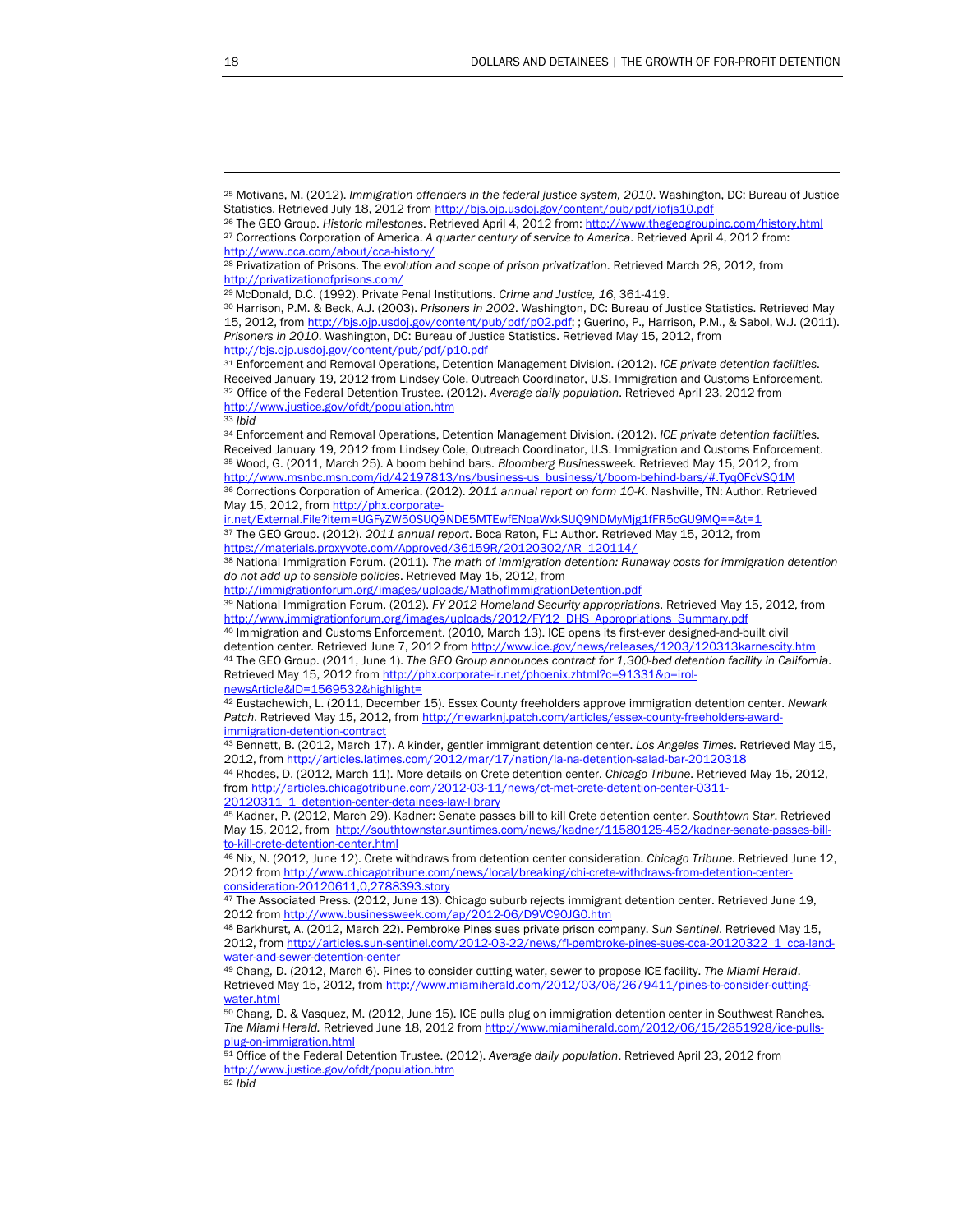<span id="page-20-17"></span><sup>70</sup> *Ibid* 

<span id="page-20-18"></span>71 Corrections Corporation of America. (2012). *2011 annual report on form 10-K*. Nashville, TN: Author. Retrieved May 15, 2012, from [http://phx.corporate-](http://phx.corporate-ir.net/External.File?item=UGFyZW50SUQ9NDE5MTEwfENoaWxkSUQ9NDMyMjg1fFR5cGU9MQ==&t=1)

<span id="page-20-19"></span>[ir.net/External.File?item=UGFyZW50SUQ9NDE5MTEwfENoaWxkSUQ9NDMyMjg1fFR5cGU9MQ==&t=1](http://phx.corporate-ir.net/External.File?item=UGFyZW50SUQ9NDE5MTEwfENoaWxkSUQ9NDMyMjg1fFR5cGU9MQ==&t=1) 72 The GEO Group. (2012). *2011 annual report*. Boca Raton, FL: Author. Retrieved May 15, 2012, from [https://materials.proxyvote.com/Approved/36159R/20120302/AR\\_120114/](https://materials.proxyvote.com/Approved/36159R/20120302/AR_120114/)

<span id="page-20-20"></span>73 Office of the Federal Detention Trustee. (2012). *Location of prisoners held*. Retrieved April 23, 2012 from <http://www.justice.gov/ofdt/prisoner-location.htm>

<span id="page-20-21"></span><sup>74</sup> *Ibid*

<span id="page-20-22"></span>75 Camp, S.D. & Gaes, G.G. (2001*). Growth and quality of U.S. private prisons: Evidence from a national survey*. Washington, DC: Federal Bureau of Prisons, Office of Research and Evaluation. Retrieved May 15, 2012, from [http://www.bop.gov/news/research\\_projects/published\\_reports/pub\\_vs\\_priv/oreprres\\_note.pdf](http://www.bop.gov/news/research_projects/published_reports/pub_vs_priv/oreprres_note.pdf)

<span id="page-20-23"></span>76 Lundahl, B., Kunz, C., Brownell, C., Harris, N., & Van Vleet, R. (2009). Prison privatization: A meta-analysis of cost effectiveness and quality of confinement indicators. Research on Social Work Practice, 19, 383-395. <sup>76</sup> Brumfield, P. (2011, May). Walnut Grove called "the depths of hell." NEMS Daily Journal. Retrieved May 15, 2012,

from [http://www.nems360.com/view/full\\_story/13303052/article-Walnut-Grove-called-%E2%80%98the-depths-of](http://www.nems360.com/view/full_story/13303052/article-Walnut-Grove-called-%E2%80%98the-depths-of-hell%E2%80%99?instance=secondary_stories_left_column)[hell%E2%80%99?instance=secondary\\_stories\\_left\\_column](http://www.nems360.com/view/full_story/13303052/article-Walnut-Grove-called-%E2%80%98the-depths-of-hell%E2%80%99?instance=secondary_stories_left_column)

<span id="page-20-24"></span>77 Blakely, C.R. & Bumphus, V.W. (2004). Private and public sector prisons—a comparison of select characteristics. *Federal Probation, 68*, 27-31. Retrieved May 15, 2012, from

[http://findarticles.com/p/articles/mi\\_qa4144/is\\_200406/ai\\_n9446513/](http://findarticles.com/p/articles/mi_qa4144/is_200406/ai_n9446513/)

<span id="page-20-25"></span>78 Camp, S.D. & Gaes, G.G. (2001). *Growth and quality of U.S. private prisons: Evidence from a national survey*. Washington, DC: Federal Bureau of Prisons, Office of Research and Evaluation. Retrieved May 15, 2012, from [http://www.bop.gov/news/research\\_projects/published\\_reports/pub\\_vs\\_priv/oreprres\\_note.pdf](http://www.bop.gov/news/research_projects/published_reports/pub_vs_priv/oreprres_note.pdf)

<span id="page-20-26"></span>79 Mattera, P., Khan, M., & Nathan, S. (2003). *Corrections Corporation of America: A critical look at its first twenty years*. Charlotte, NC: Grassroots Leadership. Retrieved May 15, 2012, from

[http://www.grassrootsleadership.org/\\_publications/CCAAnniversaryReport.pdf](http://www.grassrootsleadership.org/_publications/CCAAnniversaryReport.pdf)

<span id="page-20-27"></span>80 U.S. Department of Justice U.S. Attorney's Office Western District of Texas. (2011, September 7). *Former T. Don Hutto Correctional Center employee pleads guilty to civil rights charges*. Retrieved May 15, 2012, from [http://www.justice.gov/usao/txw/press\\_releases/2011/Dunn\\_plea.pdf](http://www.justice.gov/usao/txw/press_releases/2011/Dunn_plea.pdf)

<span id="page-20-28"></span><sup>81</sup> Bernstein, N. (2010, January 10). Officials obscured truth of migrant deaths in jail. *The New Y[o](http://www.nytimes.com/2010/01/10/us/10detain.html?pagewanted=all)rk Times*. Retrieved May 15, 2012, from <http://www.nytimes.com/2010/01/10/us/10detain.html?pagewanted=all>

<span id="page-20-0"></span><sup>53</sup> Office of the Federal Detention Trustee. (2012). *Per diem paid*. Retrieved April 23, 2012 from <http://www.justice.gov/ofdt/perdiem-paid.htm>

<span id="page-20-1"></span><sup>54</sup> Gaes, G. (2008). Cost, performance studies look at prison privatization. *National Institute of Justice Journal, 259*, 32-36. Retrieved May 15, 2012, from https://www.ncirs.gov/pdffiles1/nij/221507.pdf<br><sup>55</sup> Scalia, J. Statistician, Office of the Federal Detention Trustee. (personal communication, April 19, 2012).

<span id="page-20-3"></span><span id="page-20-2"></span><sup>56</sup> Dozens of prisons, detention facilities, prison companies, and federal agencies were contacted over several months via email and phone in order to construct an idea of how many detention facilities exist in the United States, and what companies are operating them. These organizations and agencies include, but are not limited to, Corrections Corporation of America, The GEO Group, Community Education Centers, Immigration and Customs Enforcement, the U.S. Marshals Service, the Office of the Federal Detention Trustee, the Federal Bureau of Prisons, and the Bureau of Justice Statistics.

<span id="page-20-4"></span><sup>57</sup> Corrections Corporation of America. *Torrance County Detention Facility*. Retrieved May 9, 2012 from <http://www.cca.com/facility/torrance-county-detention-facility/>

<span id="page-20-5"></span><sup>58</sup> Enforcement and Removal Operations, Detention Management Division. (2012). *Authorized facility list*. Obtained by request from U.S. Immigration and Customs Enforcement, on July 5, 2012. <sup>59</sup> *Ibid* 

<span id="page-20-7"></span><span id="page-20-6"></span><sup>60</sup> McNulty, C. Deputy Public Advocate, Immigration and Customs Enforcement. (personal communication, June 1, 2012).

<span id="page-20-8"></span><sup>61</sup> U.S. Immigration and Customs Enforcement. *ICE facility locator*. Retrieved April 23, 2012 from <http://www.ice.gov/detention-facilities/>

<span id="page-20-9"></span><sup>62</sup> Immigration and Customs Enforcement official (personal communication, April 9, 2012); MVM, Inc. representative. (personal communication, April 9, 2012)

<span id="page-20-10"></span><sup>63</sup> *Ibid*

<span id="page-20-12"></span><span id="page-20-11"></span><sup>64</sup> Average Daily Population (ADP) range and median only apply to facilities listed by Immigration Customs<br>Enforcement, Enforcement and Removal Operations and do not include facilities identified through other means. 65 Office of the Federal Detention Trustee. (2012). Location of prisoners held. Retrieved April 23, 2012 from <http://www.justice.gov/ofdt/prisoner-location.htm>

<sup>66</sup> Morgan, J. Office of the Federal Detention Trustee. (personal communication, May 17, 2012).

<span id="page-20-15"></span><span id="page-20-14"></span><span id="page-20-13"></span><sup>67</sup> Day, K.A. General Counsel, Office of the Federal Detention Trustee. (personal communication, June 5, 2012).

<sup>68</sup> Hildebrand, J. Acting Chief Detention Operations, U.S. Marshals Service. (personal communication, June 5, 2012).<br>69 United State Marshals Service. (2012). USMS facility status profiles by judicial district. Retrieved fr

<span id="page-20-16"></span>Hildebrand, Chief Detention Operations (Acting), Prisoner Operations Division, U.S. Marshals Service, on June 8, 2012 and June 22, 2012.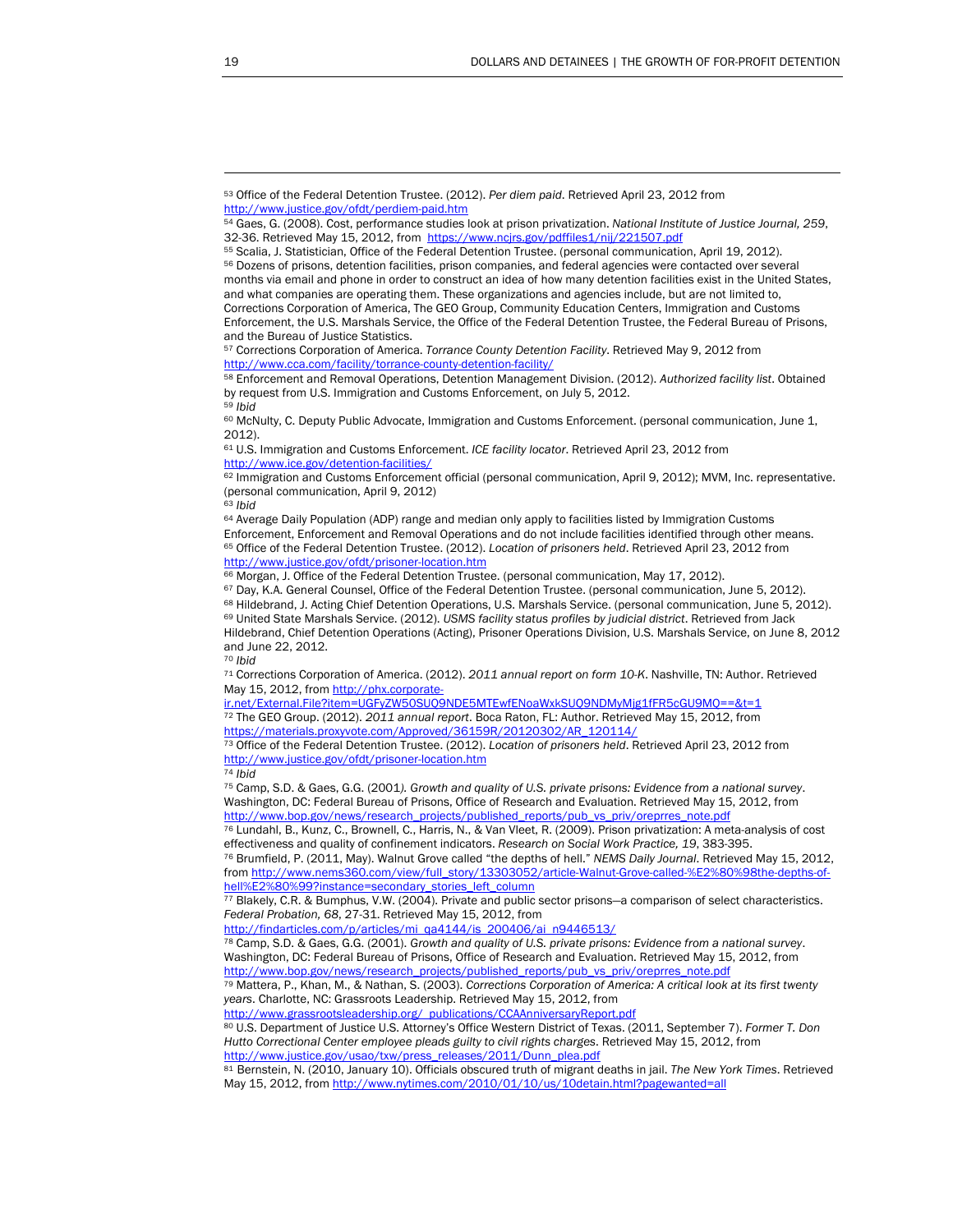<span id="page-21-1"></span><span id="page-21-0"></span>82 Cole, A. (2012). *Prisoners of profit: Immigrants and detention in Georgia*. Atlanta, GA: American Civil Liberties Union Foundation of Georgia. Retrieved May 18, 2012 from [http://www.acluga.org/Prisoners\\_of\\_Profit.pdf](http://www.acluga.org/Prisoners_of_Profit.pdf) <sup>83</sup> *Ibid* 

<span id="page-21-2"></span>84 Corrections Corporation of America. (2011). *2010 annual report on form 10-K*. Nashville, TN: Author. Retrieved Mav 15, 2012, from [http://phx.corporate-](http://phx.corporate-ir.net/External.File?item=UGFyZW50SUQ9NDE5MTEwfENoaWxkSUQ9NDMyMjg1fFR5cGU9MQ==&t=1)

[ir.net/External.File?item=UGFyZW50SUQ9NDE5MTEwfENoaWxkSUQ9NDMyMjg1fFR5cGU9MQ==&t=1](http://phx.corporate-ir.net/External.File?item=UGFyZW50SUQ9NDE5MTEwfENoaWxkSUQ9NDMyMjg1fFR5cGU9MQ==&t=1)

<span id="page-21-3"></span>85 Kirkham, C. (2012, February 14). Private prison corporation offers cash in exchange for state prisons. *The Huffington Post*. Retrieved May [1](http://www.huffingtonpost.com/2012/02/14/private-prisons-buying-state-prisons_n_1272143.html)5, 2012, from [http://www.huffingtonpost.com/2012/02/14/private-prisons-buying](http://www.huffingtonpost.com/2012/02/14/private-prisons-buying-state-prisons_n_1272143.html)[state-prisons\\_n\\_1272143.html](http://www.huffingtonpost.com/2012/02/14/private-prisons-buying-state-prisons_n_1272143.html)

<span id="page-21-4"></span>86 Senate Office of Public Records. *Lobbying Disclosure Act database*. Retrieved May 18, 2012 from <http://soprweb.senate.gov/index.cfm?event=chooseFields&reset=1>

<span id="page-21-5"></span><sup>87</sup> *Ibid* <sup>88</sup> *Ibid* 

<span id="page-21-7"></span><span id="page-21-6"></span>89 GEO Group noteworthy contributor summary from the National Institute on Money in State Politics' followthemoney.org. Retrieved June 8, 2012 from:

<http://www.followthemoney.org/database/topcontributor.phtml?u=1096&y=0>

<span id="page-21-8"></span>90 Management & Training Corporation noteworthy contributor summary from the National Institute on Money in State Politics' followthemoney.org. Retrieved June 8, 2012 from:

<span id="page-21-9"></span><http://www.followthemoney.org/database/topcontributor.phtml?u=13897&y=0>

91 State of Arizona Senate. (49<sup>th</sup> Legislature, 2<sup>nd</sup> session, 2010). *SB 1070*. Retri[ev](http://www.followthemoney.org/database/topcontributor.phtml?u=13897&y=0)ed June 8, 2012 from <http://www.azleg.gov/legtext/49leg/2r/bills/sb1070s.pdf>

<span id="page-21-10"></span>92 Detention Watch Network. *Detention and deportation consequences of Arizona immigration law (SB 1070)*. Retrieved June 8, 2012 from [http://detentionwatchnetwork.org/SB1070\\_Talking\\_Points](http://detentionwatchnetwork.org/SB1070_Talking_Points)

<span id="page-21-11"></span>93 Esquivel, P. & Glionna, J.M. (2012, June 26). Arizona police see immigration law as enforcement headache. *Los Angeles Times*. Retrieved June 26, 2012 from: [http://www.latimes.com/news/nationworld/nation/la-na-arizona](http://www.latimes.com/news/nationworld/nation/la-na-arizona-enforce-20120626,0,2658367.story)[enforce-20120626,0,2658367.story](http://www.latimes.com/news/nationworld/nation/la-na-arizona-enforce-20120626,0,2658367.story)

<span id="page-21-12"></span>94 Management & Training Corporation noteworthy contributor summary from the National Institute on Money in State Politics' followthemoney.org. Retrieved June 8, 2012 from:

<span id="page-21-13"></span><http://www.followthemoney.org/database/topcontributor.phtml?u=13897&y=0>

95 Corrections Corp of America noteworthy contributor summary from the National Institute on Money in State Politics' followthemoney.org. Retrieved June 8, 2012 from:

<http://www.followthemoney.org/database/topcontributor.phtml?u=695&y=0>

<span id="page-21-14"></span>96 Sloane, D.M., Alexander, D.P., Stolz, B.A., Rabinowitz, B.I., Willi[am](http://www.followthemoney.org/database/topcontributor.phtml?u=695&y=0)s, P.V., Hamilton, G.R., Burton, D.R., Boyles, S.D., & Svoboda, D.B. (1996). *Private and public prisons: studies comparing operational costs and/or quality of service*. Washington, DC: United States General Accounting Office, General Government Division. Retrieved May 15, 2012, from <http://www.gao.gov/archive/1996/gg96158.pdf>

<span id="page-21-15"></span>97 Gaes, G. (2008). Cost, performance studies look at prison privatization. *National Institute of Justice Journal, 259*, 32-36. Retrieved May 15, 2012, from https://www.ncirs.gov/pdffiles1/nij/221507.pdf

<span id="page-21-16"></span>98 Paynter, B. (2011). *Cells for sale: Understand prison costs & savings*. Cleveland, OH: Policy Matters Ohio. Retrieved May 15, 2012, from <http://www.policymattersohio.org/pdf/CellsForSale2011.pdf>

<span id="page-21-17"></span>99 Blakely, C.R. & Bumphus, V.W. (2004). Private and public sector prisons—a comparison of select characteristics. *Federal Probation, 68*, 27-31. Retrieved May 15, 2012, from

<span id="page-21-18"></span>.com/p/articles/mi\_qa4144/is\_200406/ai\_n9446513/

100 Lundahl, B., Kunz, C., Brownell, C., Harris, N., & Van Vleet, R. (2009). Prison privatization: A meta-analysis of cost effectiveness and quality of confinement indicators. Research on Social Work Practice, 19, 383-395.<br><sup>101</sup> Sloane, D.M., Alexander, D.P., Stolz, B.A., Rabinowitz, B.I., Williams, P.V., Hamilton, G.R., Burton, D.R., Boyles,

<span id="page-21-19"></span>& Svoboda, D.B. (1996). *Private and public prisons: studies comparing operational costs and/or quality of service*. Washington, DC: United States General Accounting Off[ic](http://www.gao.gov/archive/1996/gg96158.pdf)e, General Government Division. Retrieved May 18, 2012, from <http://www.gao.gov/archive/1996/gg96158.pdf>

<span id="page-21-20"></span>102 Lundahl, B., Kunz, C., Brownell, C., Harris, N., & Van Vleet, R. (2009). Prison privatization: A meta-analysis of cost effectiveness and quality of confinement indicators. Research on Social Work Practice, 19, 383-395.<br><sup>103</sup> Ryan, L.C. (2011). FY 2010 operating per capita cost report: Cost identification and comparison of state and

<span id="page-21-21"></span>*private contract beds*. Arizona: Arizona Department of Corrections, Bureau of Planning, Budget, and Research. Retrieved May 15, 2012, from [http://www.azcorrections.gov/adc/reports/ADC\\_FY2010\\_PerCapitaRep.pdf](http://www.azcorrections.gov/adc/reports/ADC_FY2010_PerCapitaRep.pdf) 104 McTavish, T.A. (2005). *Audit report: Performance audit of the Michigan Youth Correctional Facility*. Lansing, MI: Michigan Office of the Auditor General. Retrieved May 15, 2012, from

<span id="page-21-22"></span>http://audgen.michigan.gov/comprpt/docs/r4728004.pd

<span id="page-21-23"></span>105 Hooks, G., Mosher, C., Genter, S., Rotolo, T., & Lobao, L. (2010). Revisiting the impact of prison building on job growth: Education, incarceration, and county-level employment, 1976-2004. Social Science Quarterly, 91, 229-244.<br><sup>106</sup> Redmon, J. (2012, April 23). ICE detention center struggling financially. The Atlanta Journal-Constitut May 15, 2012, from <http://www.ajc.com/news/ice-detention-center-struggling-1424001.html>

<span id="page-21-24"></span>107 Blakely, C.R. & Bumphus, V.W. (2004). Private and public sector prisons—a comparison of selected characteristics. *Federal Probation, 68*, 27-33. Retrieved May 15, 2012, from

<span id="page-21-25"></span>[www.uscourts.gov/uscourts/FederalCourts/PPS/Fedprob/2004-06/prisons.html](http://www.uscourts.gov/uscourts/FederalCourts/PPS/Fedprob/2004-06/prisons.html)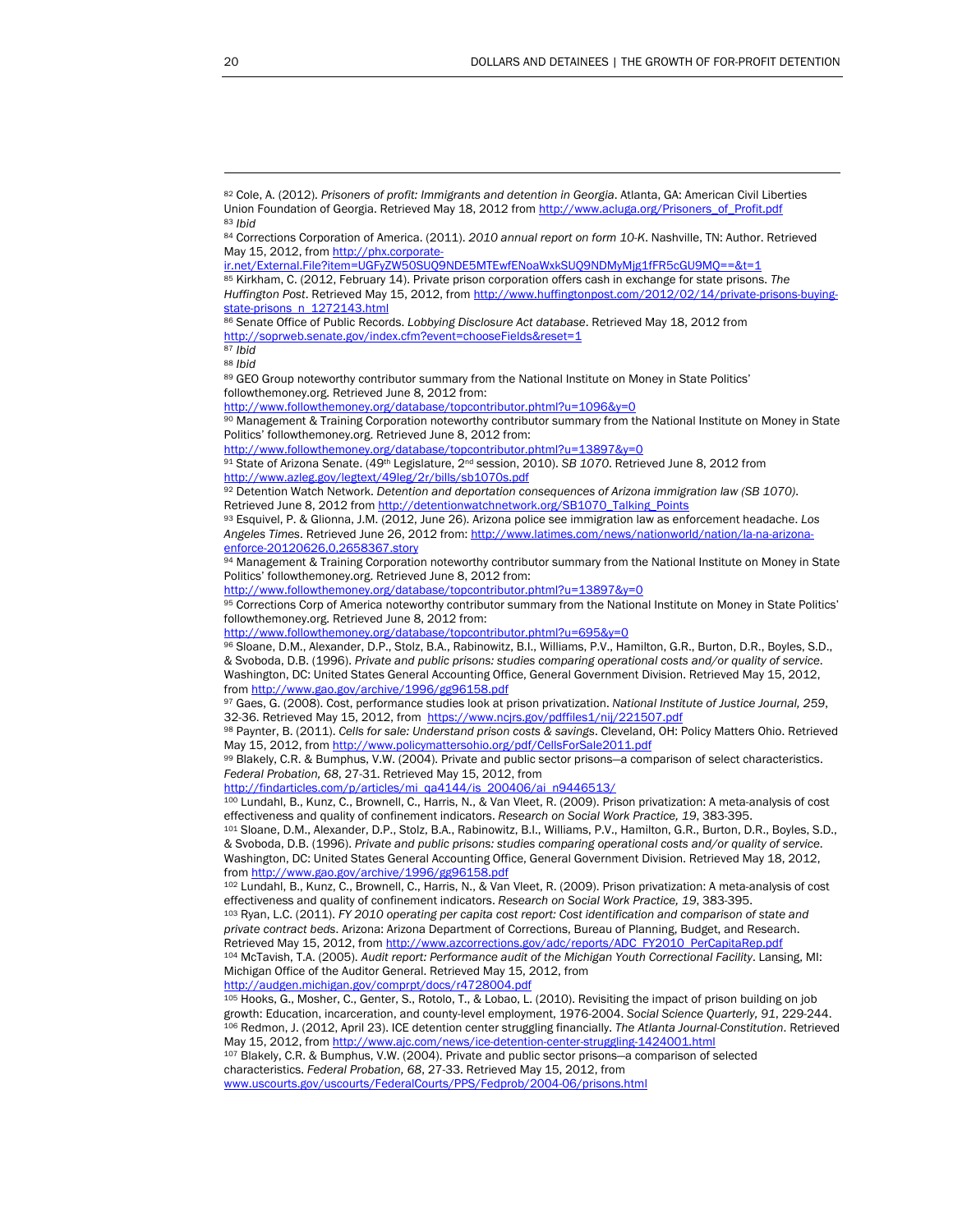<span id="page-22-0"></span><sup>108</sup> Camp, S.D. & Gaes, G.G. (2001). *Growth and quality of U.S. private prisons: Evidence from a national survey*. Washington, DC: Federal Bureau of Prisons, Office of Research and Evaluation. Retrieved May 1[5,](http://www.bop.gov/news/research_projects/published_reports/pub_vs_priv/oreprres_note.pdf) 2012, from [http://www.bop.gov/news/research\\_projects/published\\_reports/pub\\_vs\\_priv/oreprres\\_note.pdf](http://www.bop.gov/news/research_projects/published_reports/pub_vs_priv/oreprres_note.pdf)

<span id="page-22-1"></span><sup>109</sup> Lundahl, B., Kunz, C., Brownell, C., Harris, N., & Van Vleet, R. (2009). Prison privatization: A meta-analysis of cost effectiveness and quality of confinement indicators. *Research on Social Work Practice, 19*, 383-395. 110 Newkirk, M. (2012, March 22). Small-town lockups without prisoners sends bonds into default. *Bloomberg* 

<span id="page-22-2"></span>*Businessweek*. Retrieved May 15, 2012, from [http://www.businessweek.com/news/2012-03-22/small-town](http://www.businessweek.com/news/2012-03-22/small-town-lockups-without-prisoners-send-bonds-into-default)[lockups-without-prisoners-send-bonds-into-default](http://www.businessweek.com/news/2012-03-22/small-town-lockups-without-prisoners-send-bonds-into-default)

<span id="page-22-4"></span><span id="page-22-3"></span><sup>111</sup> Mason, C. (2012). *Too good to be true: Private prisons in America*. Washington, DC: The Sentencing Project. Retrieved May 15, 2012, from [http://sentencingproject.org/doc/publications/inc\\_Too\\_Good\\_to\\_be\\_True.pdf](http://sentencingproject.org/doc/publications/inc_Too_Good_to_be_True.pdf) 112 Kirkham, C. (2012, February 14). Private prison corporation offers cash in exchange for state prisons. *The Huffington Post*. Retrieved May 15, 2012, from [http://www.huffingtonpost.com/2012/02/14/private-prisons-buying](http://www.huffingtonpost.com/2012/02/14/private-prisons-buying-state-prisons_n_1272143.html)[state-prisons\\_n\\_1272143.html](http://www.huffingtonpost.com/2012/02/14/private-prisons-buying-state-prisons_n_1272143.html)

<span id="page-22-5"></span><sup>113</sup> Berger, V. (2012, April 9). Jump off the private prison bandwagon. *The National Law Journal*. Retrieved May 15, 2012, from

[http://www.law.com/jsp/nlj/PubArticleNLJ.jsp?id=1202548225606&Jump\\_off\\_the\\_private\\_prison\\_bandwagon&slre](http://www.law.com/jsp/nlj/PubArticleNLJ.jsp?id=1202548225606&Jump_off_the_private_prison_bandwagon&slreturn=1)  $turn=1$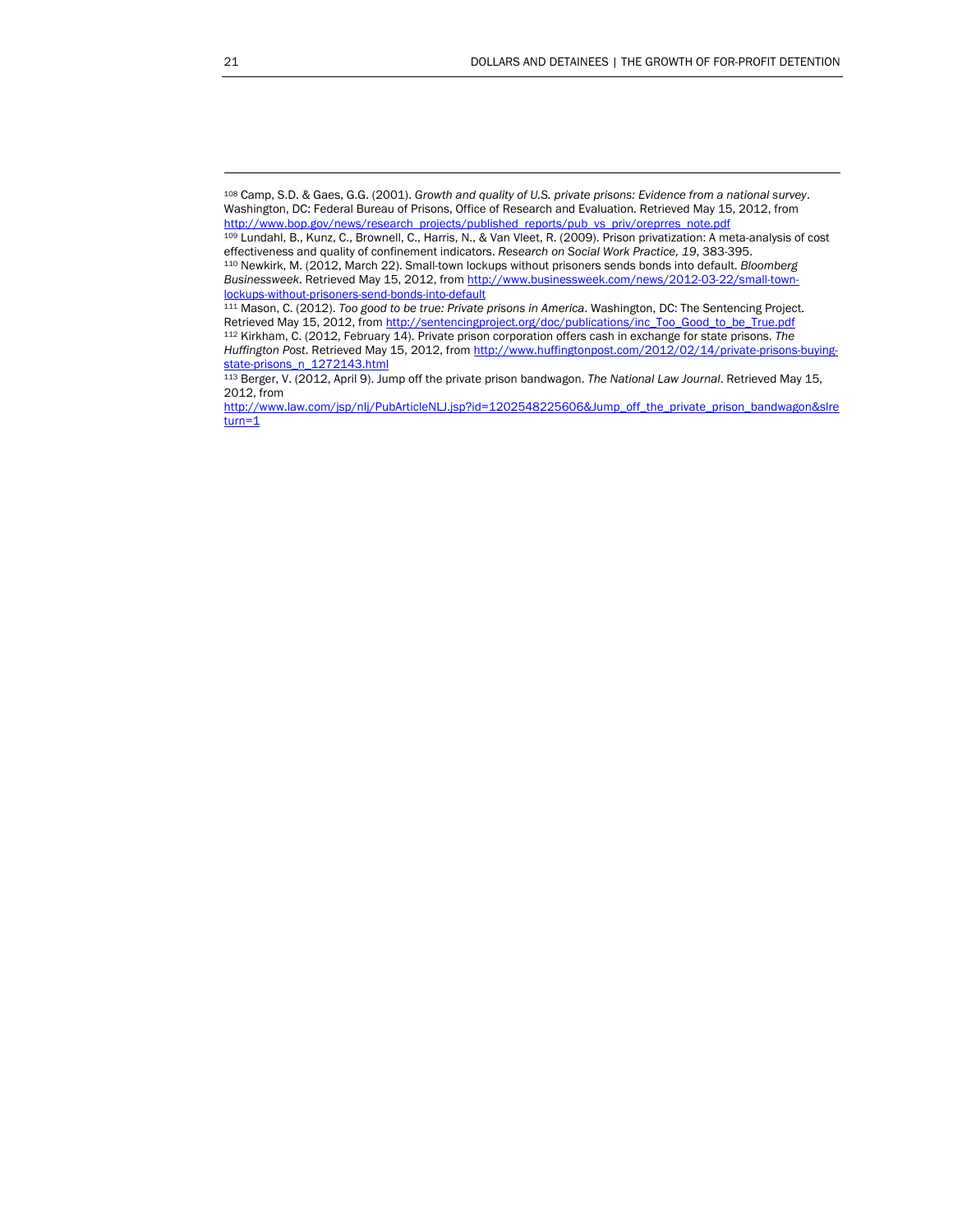

FURTHER READING AVAILABLE AT www.sentencingproject.org:

[Too Good to be True: Private Prisons in America](http://sentencingproject.org/doc/publications/inc_Too_Good_to_be_True.pdf) 

[Trends in U.S. Corrections](http://sentencingproject.org/doc/publications/inc_Trends_in_Corrections_Fact_sheet.pdf) 

[The State of Sentencing 2011: Developments in Policy and Practice](http://sentencingproject.org/doc/publications/publications/sen_State_of_Sentencing_2011.pdf) 

[Sentencing Reforms Amid Mass Incarcerations – Guarded Optimism](http://sentencingproject.org/doc/publications/s_ABACJsentencing2011.pdf) 

[On the Chopping Block: State Prison Closings](http://sentencingproject.org/doc/publications/On_the_chopping_block_-_state_prison_closings_(2).pdf)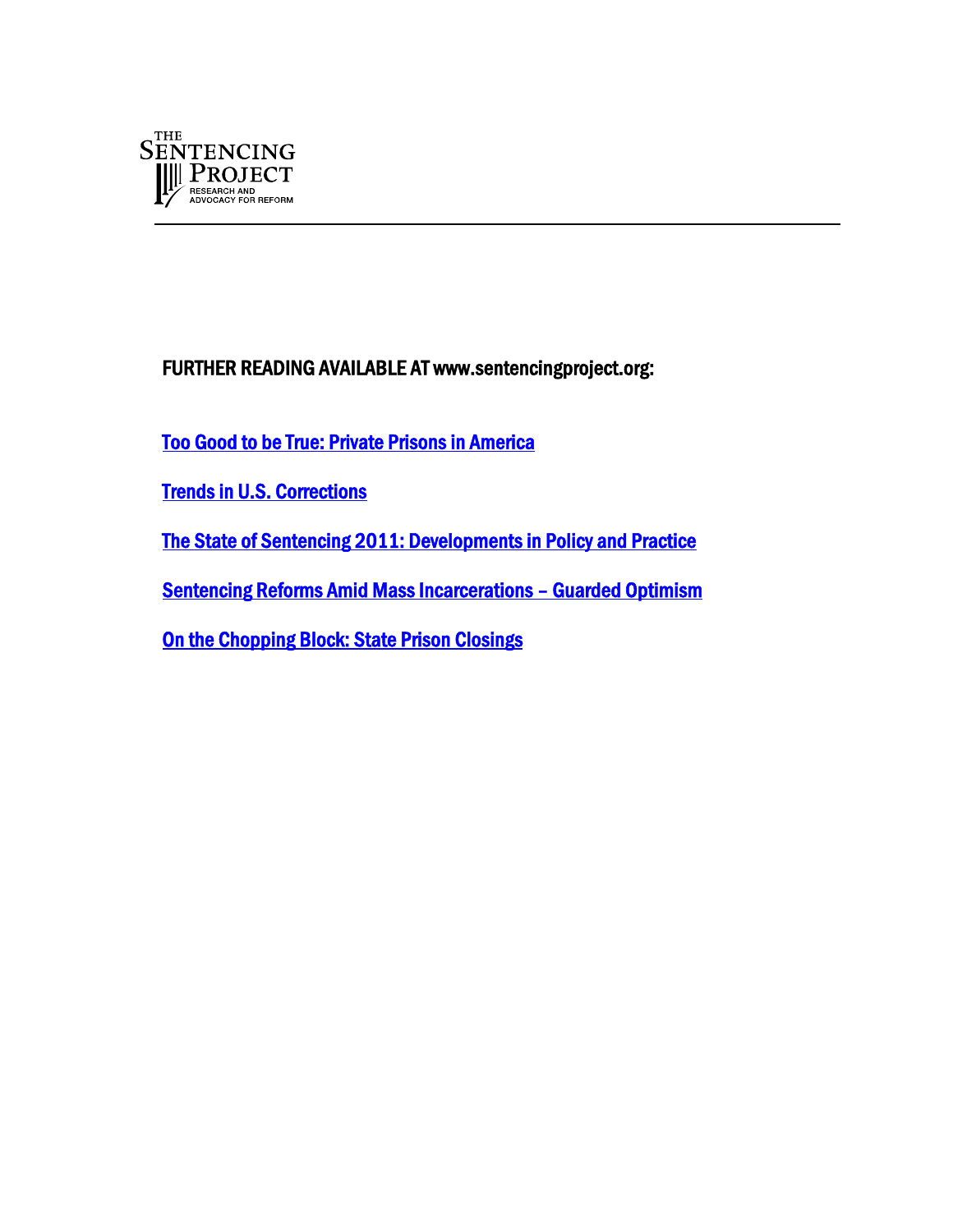# APPENDIX A

### ICE-Approved Private Facilities

| Facility                                    | City            | State                    | ADP      | Operator                             |
|---------------------------------------------|-----------------|--------------------------|----------|--------------------------------------|
| Adelanto Detention Facility                 | Adelanto        | CA                       | 536      | The GEO Group, Inc.                  |
| Alhambra City Jail                          | Alhambra        | CA                       | $\theta$ | The GEO Group, Inc.                  |
| <b>Broward Transitional Center</b>          | Pompano Beach   | FL                       | 644      | The GEO Group, Inc.                  |
| Buffalo (Batavia) Service Processing Center | Batavia         | NY                       | 435      | Valley-Metro Barbosa Group           |
| Burnet County Jail                          | Burnet          | <b>TX</b>                | $\theta$ | LaSalle Corrections                  |
| California City Correctional Center         | California City | CA                       | 119      | Corrections Corporation of America   |
| Central Arizona Detention Center            | Florence        | AZ                       | 73       | Corrections Corporation of America   |
| Delaney Hall Detention Facility             | Newark          | NJ                       | 332      | <b>Community Education Centers</b>   |
| Denver Contract Detention Facility          | Aurora          | CO                       | 397      | The GEO Group, Inc.                  |
| East Hidalgo Detention Center               | La Villa        | $\mathcal{T}\mathcal{X}$ | 264      | LCS Corrections Services, Inc.       |
| El Centro Service Processing Center         | El Centro       | CA                       | 392      | Asset Protection and Security SVC LP |
| El Paso Service Processing Center           | El Paso         | <b>TX</b>                | 559      | <b>AKAL</b> Security                 |
| Elizabeth Contract Detention Facility       | Elizabeth       | NJ                       | 246      | Corrections Corporation of America   |
| Eloy Federal Contract Facility              | Eloy            | $\mathbf{A}\mathbf{Z}$   | 1,494    | Corrections Corporation of America   |
| Florence Correctional Center                | Florence        | AZ                       | 204      | Corrections Corporation of America   |
| Florence Service Processing Center          | Florence        | AZ                       | 387      | Asset Protection and Security SVC LP |
| Guantanamo Bay Migrant Operations Center    | Guantanamo Bay  | Cuba                     | $130*$   | MVM, Inc.                            |
| Houston Contract Detention Facility         | Houston         | <b>TX</b>                | 879      | Corrections Corporation of America   |
| Immigration Centers of America Farmville    | Farmville       | VA                       | 346      | Immigration Centers of America       |
| Irwin County Detention Center               | Ocilla          | GA                       | 343      | Detention Management Services        |
| Jena/LaSalle Detention Facility             | Jena            | LA                       | 893      | The GEO Group, Inc.                  |
| Joe Corley Detention Facility               | Conroe          | <b>TX</b>                | 447      | The GEO Group, Inc.                  |
| Johnson County Law Enforcement Center       | Cleburne        | <b>TX</b>                | 184      | LaSalle Corrections                  |
| Karnes County Civil Detention Center        | Karnes City     | <b>TX</b>                | 169      | The GEO Group, Inc.                  |
| Karnes County Correctional Center           | Karnes City     | <b>TX</b>                | 308      | The GEO Group, Inc.                  |
| Krome North Service Processing Center       | Miami           | FL                       | 575      | <b>AKAL</b> Security                 |
| La Salle County Regional Detention Center   | Encinal         | $\mathcal{T}\mathcal{X}$ | 97       | <b>Emerald Companies</b>             |
| Laredo Processing Center                    | Laredo          | $\mathcal{T}\mathcal{X}$ | 318      | Corrections Corporation of America   |
| Limestone County Detention Center           | Groesbeck       | $\mathcal{T}\mathcal{X}$ | $\theta$ | Community Education Centers          |
| North Georgia Detention Center              | Gainesville     | GA                       | 342      | Corrections Corporation of America   |
| Northwest Detention Center                  | Tacoma          | <b>WA</b>                | 1,311    | The GEO Group, Inc.                  |
| Otero County Prison Facility                | Chaparral       | NM                       | 141      | Management & Training Corporation    |
| Otero County Processing Center              | Chaparral       | $\mathrm{NM}$            | 701      | Management & Training Corporation    |
| Polk County Adult Detention Facility        | Livingston      | $\mathcal{T}\mathcal{X}$ | 783      | Community Education Centers          |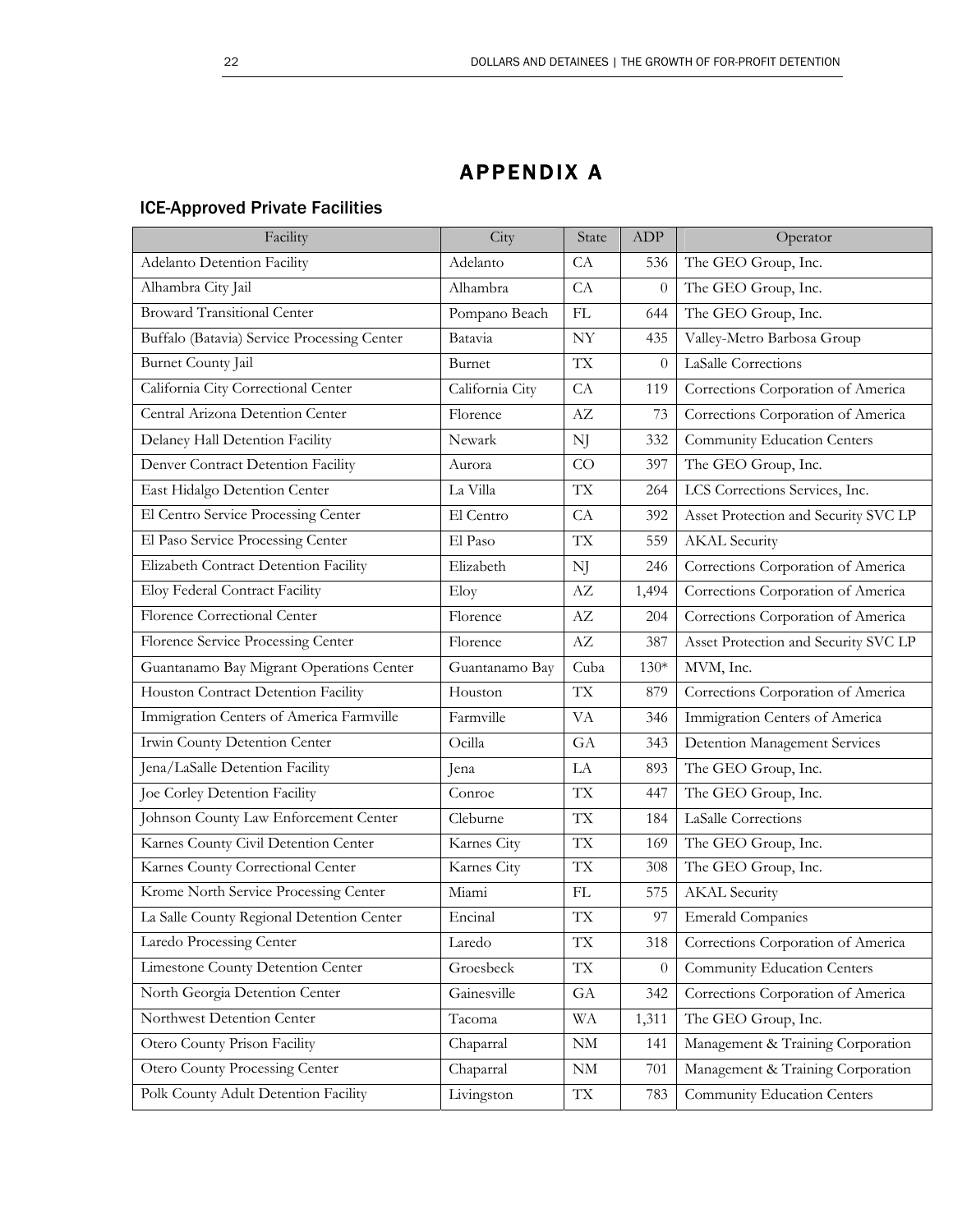| Facility                              | City          | State           | ADP      | Operator                                |
|---------------------------------------|---------------|-----------------|----------|-----------------------------------------|
| Port Isabel Service Processing Center | Los Fresnos   | ТX              | 1,130    | Ahtna Technical Services                |
| Rolling Plains Detention Center       | Haskell       | <b>TX</b>       | 502      | <b>Emerald Companies</b>                |
| San Diego Contract Detention Facility | San Diego     | CA              | 665      | Corrections Corporation of America      |
| San Juan Staging Facility             | Guaynabo      | <b>PR</b>       | 6        | MVM, INC                                |
| San Luis Regional Detention Center    | San Luis      | AZ              | $\theta$ | <b>Emerald Companies</b>                |
| South Louisiana Detention Center      | <b>Basile</b> | LA              | 351      | LCS Corrections Services, Inc.          |
| South Texas Detention Complex         | Pearsall      | <b>TX</b>       | 1,695    | The GEO Group, Inc.                     |
| <b>Stewart Detention Center</b>       | Lumpkin       | <b>GA</b>       | 1,683    | Corrections Corporation of America      |
| T. Don Hutto Residential Center       | Taylor        | <b>TX</b>       | $512*$   | Corrections Corporation of America      |
| Torrance County Detention Center      | Estancia      | NM              | $\Omega$ | Corrections Corporation of America      |
| Tri-County Jail                       | Ullin         | IL              | 216      | Paladin Eastside Psychological Services |
| Val Verde Correctional Facility       | Del Rio       | TX <sup>-</sup> | 18       | The GEO Group, Inc.                     |
| West Texas Detention Facility         | Sierra Blanca | <b>TX</b>       | 6        | <b>Emerald Companies</b>                |
| Western Tennessee Detention Facility  | Mason         | TN              | 7        | Corrections Corporation of America      |

#### ICE-Approved Private Facilities (continued)

\* These numbers represent the total bed-capacity of the facility, and not the average daily population (ADP) of ICE detainees. These facilities were not included in documents provided by ICE, and their bed-capacities cannot be compared to the ADPs provided by ICE for other facilities. Bed-capacity numbers were retrieved on June 21, 2012 from the websites of [Corrections Corporation of America](http://www.cca.com/facilities/) and [The GEO Group](http://www.geogroup.com/2011-report.pdf).

Sources: Information was acquired over a six-month period through multiple requests made to ICE; as well as ICE's website, the websites and employees of Ahtna Technical Group, AKAL Security, Asset Protection and Security, Community Education Centers, Corrections Corporation of America, Detention Management Services, Emerald Companies, The GEO Group, Immigration Centers of America, Jail Solutions, LaSalle Corrections, LCS Corrections, Management & Training Corporation, MVM, Inc., Paladin Eastside Psychological Services, and Valley-Metro Barbosa Group; and officials from dozens of prisons, detention facilities, and sheriffs' offices.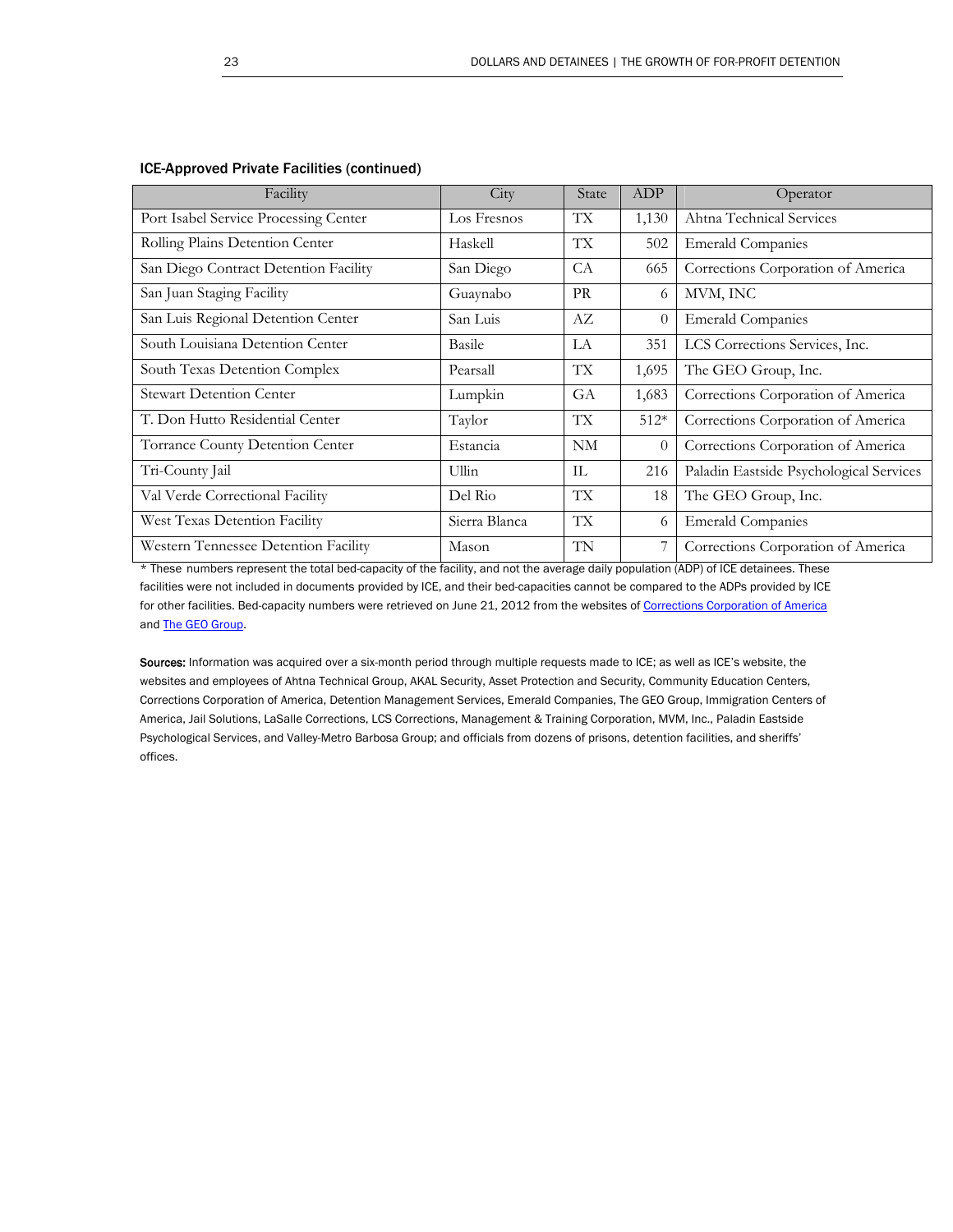## APPENDIX B

### Active USMS-Approved Private Facilities

| Facility                                        | City            | State                    | ADP   | Operator                           |
|-------------------------------------------------|-----------------|--------------------------|-------|------------------------------------|
| Alhambra City Jail                              | Alhambra        | CA                       | 2     | The GEO Group, Inc.                |
| Bowie County Correctional Center                | Texarkana       | <b>TX</b>                | 147   | Community Education Centers        |
| <b>Brooks County Detention Center</b>           | Falfurrias      | TX                       | 325   | LCS Corrections Services, Inc.     |
| <b>Buffalo Federal Detention Facility</b>       | Batavia         | $\ensuremath{\text{NY}}$ | 121   | Valley-Metro Barbosa Group         |
| <b>Burnet County Jail</b>                       | Burnet          | <b>TX</b>                | 194   | LaSalle Corrections                |
| California City Correctional Center             | California City | CA                       | 1,395 | Corrections Corporation of America |
| Central Arizona Detention Center                | Florence        | AZ                       | 6,119 | Corrections Corporation of America |
| Citrus County Detention Facility                | Lecanto         | FL                       | 178   | Corrections Corporation of America |
| Coastal Bend Detention Facility                 | Robstown        | <b>TX</b>                | 556   | LCS Corrections Services, Inc.     |
| Correctional Treatment Facility                 | Washington      | DC                       | 98    | Corrections Corporation of America |
| Crossroads Correctional Facility                | Shelby          | MT                       | 92    | Corrections Corporation of America |
| D. Ray James Prison                             | Folkston        | GA                       | 144   | The GEO Group, Inc.                |
| East Hidalgo Detention Center                   | La Villa        | TX                       | 827   | LCS Corrections Services, Inc.     |
| Ector County Correctional Center                | Odessa          | <b>TX</b>                | 208   | Community Education Centers        |
| Fannin County Detention Center                  | Bonham          | TX                       | 398   | Community Education Centers        |
| Grenada County Jail                             | Grenada         | MS                       | 6     | Jail Solutions                     |
| IAH Adult Detention Facility                    | Livingston      | <b>TX</b>                | 38    | Community Education Centers        |
| Irwin County Detention Center                   | Ocilla          | GA                       | 307   | Detention Management Services      |
| Joe Corley Detention Facility                   | Conroe          | <b>TX</b>                | 497   | The GEO Group, Inc.                |
| Karnes County Correctional Center               | Karnes City     | <b>TX</b>                | 112   | The GEO Group, Inc.                |
| La Salle County Regional Detention Center       | Encinal         | <b>TX</b>                | 299   | <b>Emerald Companies</b>           |
| Leavenworth Detention Center                    | Leavenworth     | <b>KS</b>                | 748   | Corrections Corporation of America |
| Liberty County Jail                             | Liberty         | TX                       | 21    | Community Education Centers        |
| Lincoln County Detention Center                 | Carrizozo       | NM                       | 40    | <b>Emerald Companies</b>           |
| Marion County Jail                              | Indianapolis    | $\ensuremath{\text{IN}}$ | 61    | Corrections Corporation of America |
| Maverick County Detention Facility              | Eagle Pass      | TX                       | 677   | The GEO Group, Inc.                |
| McLennan County/Jack Harwell Detention Facility | Waco            | TX                       | 126   | Community Education Centers        |
| Nevada Southern Detention Center                | Pahrump         | $\ensuremath{\text{NV}}$ | 697   | Corrections Corporation of America |
| Northeast Ohio Correctional Center              | Youngstown      | OH                       | 566   | Corrections Corporation of America |
| Odessa Detention Center                         | Odessa          | TX                       | 83    | Community Education Centers        |
| Otero County Prison Facility                    | Chaparral       | $\rm{NM}$                | 809   | Management & Training Corporation  |
| Parker County Jail                              | Weatherford     | TX                       | 75    | Community Education Centers        |
| Perry County Detention Center                   | Uniontown       | AL                       | 53    | LCS Corrections Services, Inc.     |
| Queens Private Correctional Facility            | Jamaica         | $\ensuremath{\text{NY}}$ | 230   | The GEO Group, Inc.                |